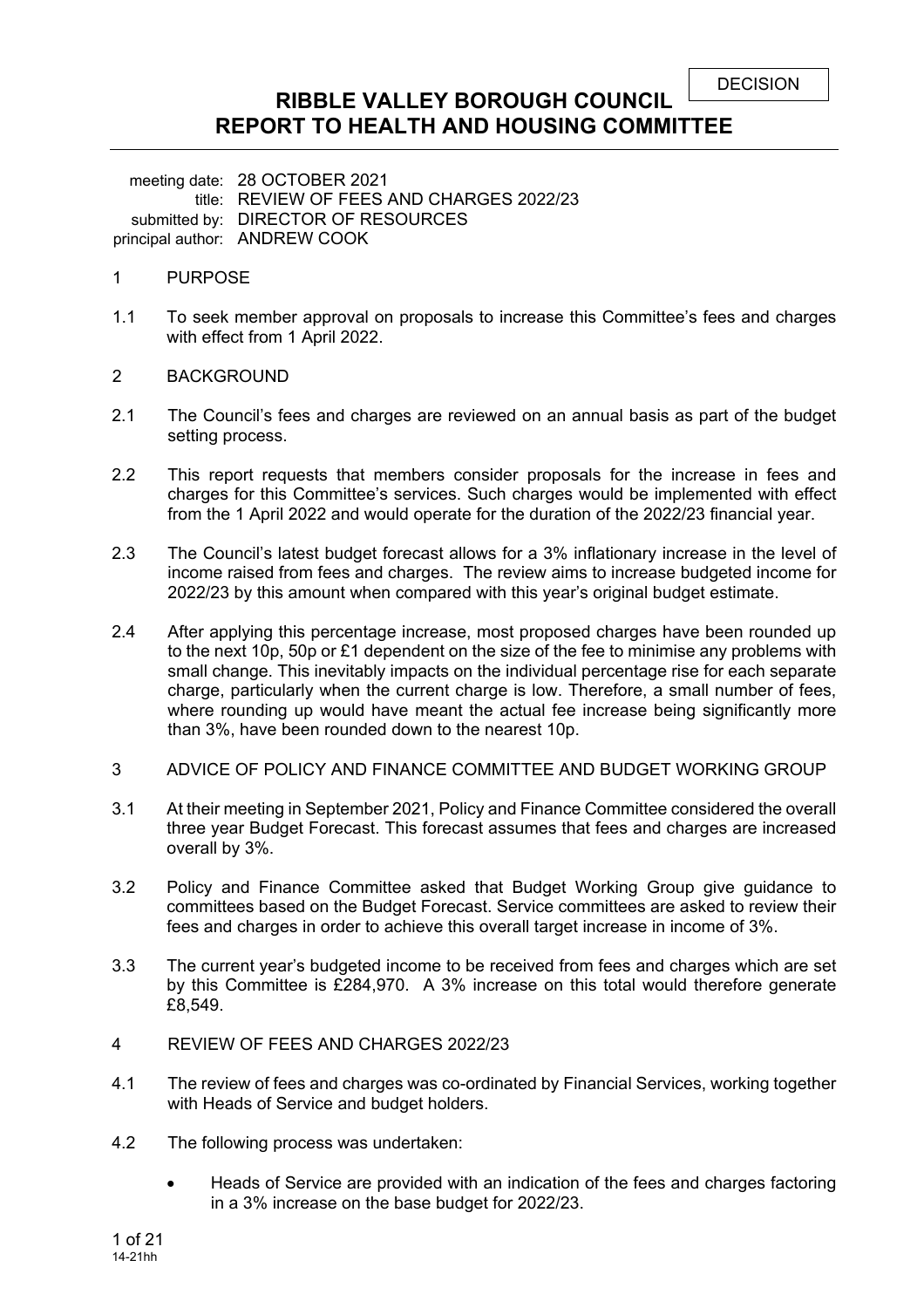- Discussion meetings are then held between the Heads of Service and Financial Services to enable the Heads of Service to propose a set of fees and charges for their services. This may include areas where there is a national requirement or service specific reason for setting a fee or charge different from the 3% target increase.
- 4.3 Following discussions a **proposed** set of fees and charges for implementation from 1 April 2022 has been produced for this Committee and is shown at Annex 1. This Annex provides the following details:
	- The current charges for 2021/22.
	- The 2021/22 budgeted income estimated to be raised by each charge (Net of VAT).
	- The proposed charges for implementation from 1 April 2022.
	- The resulting percentage increase in each proposed charge from 2021/22 to 2022/23.
	- An indication of the potential income that may be achieved in 2022/23, should the proposals be agreed (Net of VAT).
	- The date that each charge was last increased (They are all reviewed annually but may not necessarily be increased).
- 4.4 The indication of potential income which is shown throughout Annex 1 is provided for guidance purposes only and is based on past and current activity levels. No account is taken of any change in future service use which may be influenced by a change in charge levels or any other factors.
- 4.5 If Committee agrees the fees and charges as shown in Annex 1, the overall increase in income based on current budgeted activity levels is expected to be £8,750, or 3.07%.
- 4.6 A small number of the proposed fees and charges for 2022/23 have been set on a different basis to just an inflation increase from 2021/22. These are explained in the following sections of the report.
- 5 MOBILE HOMES REGULATIONS 2020 FIT AND PROPER PERSON TEST NEW FEES
- 5.1 A report elsewhere on this agenda is requesting this Committee to approve the implementation of two new fees with immediate effect in relation to the new responsibilities that the Council has under the Mobile Homes Regulations 2020. These fees are:
	- Mobile Homes Fit and Proper Person Test Application Fee.
	- Mobile Homes Site Manager Appointment Costs.
- 5.2 Proposed fees for 2022/23 are included in Annex 1 for these two fees, on the basis that this Committee will approve the implementation of these new fees with immediate effect in 2021/22.
- 6 CLITHEROE CEMETERY MEMORIAL BENCH FEE
- 6.1 There is currently a fixed fee of £797.00 for provision of a memorial bench at Clitheroe Cemetery. This fixed fee was set on the basis that only one type of bench was offered to those wanting to purchase a memorial bench. However, it is proposed to change the fee with immediate effect to be "At Cost – Materials and Labour", to allow people to select their own choice of bench, as agreed with the Council, rather than limiting them to one type of bench. Different types of benches will have different costs associated with them, so a fixed fee is no longer appropriate.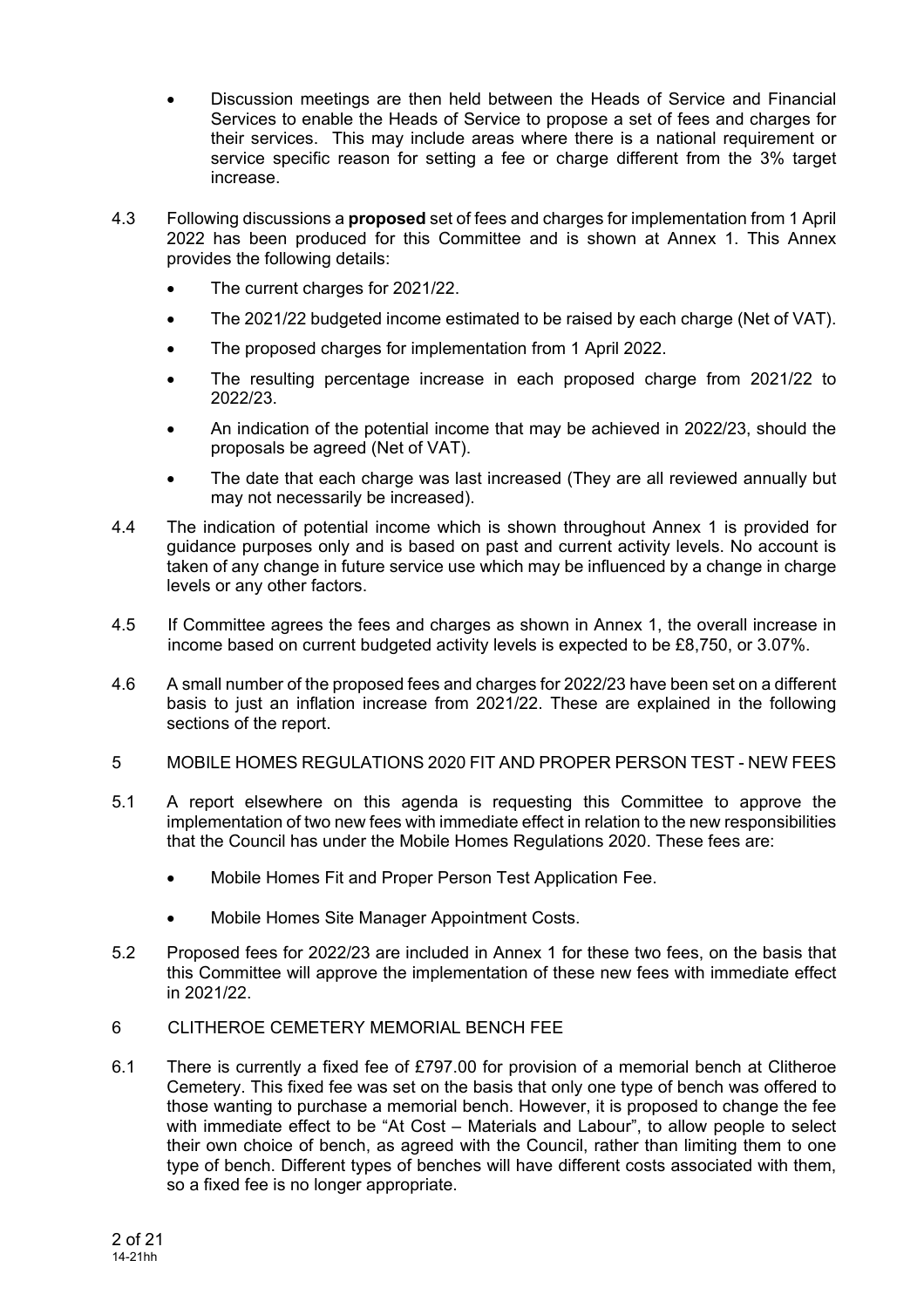## 7 ENVIRONMENTAL HEALTH AND DOG OFFENCES FIXED PENALTY NOTICES

- 7.1 No inflation related increases are proposed for Fixed Penalty Notices (FPNs) charges in 2022/23. This is because these charges are set by this Committee within Government guidelines for maximum and minimum levels and these levels do not increase by inflation each year.
- 8 RISK ASSESSMENT
- 8.1 The approval of this report may have the following implications:
	- Resources Fees and charges provide a key income source for the Council. Fees and charges also provide a mechanism to target concessions, and also to charge service users directly rather than allowing the financial burden of certain service provision to fall on the Council Tax.
	- Technical, Environmental and Legal The Local Government Acts of 2000 and 2003 extended authorities' powers to charge for discretionary services.
	- Political None.
	- Reputation Substantial increases to charges can generate adverse publicity.
	- Equality and Diversity One of the aims of the fees and charges mechanism on many services is to pass on service concession in order to increase inclusivity.

## 9 CONCLUSION

- 9.1 Service committees were asked to increase budgeted income from fees and charges by a target of 3% in 2022/23, in line with the Budget Forecast approved by Policy and Finance Committee in September 2021.
- 9.2 The proposed list of fees and charges for this Committee's services, for implementation from 1 April 2022, is attached at Annex 1. The proposed fees are based on work undertaken by Financial Services, Heads of Service and budget holders.
- 9.3 If Committee agree the proposed fees and charges for implementation from 1 April 2022, then potential income from the fees and charges for this Committee's services will increase in 2022/23 by 3.07%.
- 9.4 It is also proposed that the Clitheroe Cemetery Memorial Bench fee is changed with immediate effect to "At Cost – Materials and Labour".
- 10 RECOMMENDED THAT COMMITTEE
- 10.1 Approve the 2022/23 fees and charges proposed for this Committee in Annex 1, for implementation from 1 April 2022.
- 10.2 Approve to change the Clitheroe Cemetery Memorial Bench fee with immediate effect to "At Cost – Materials and Labour".

SENIOR ACCOUNTANT DIRECTOR OF RESOURCES

HH14-21/AC/AC 18 October 2021 For further information please ask for Andrew Cook BACKGROUND PAPERS – None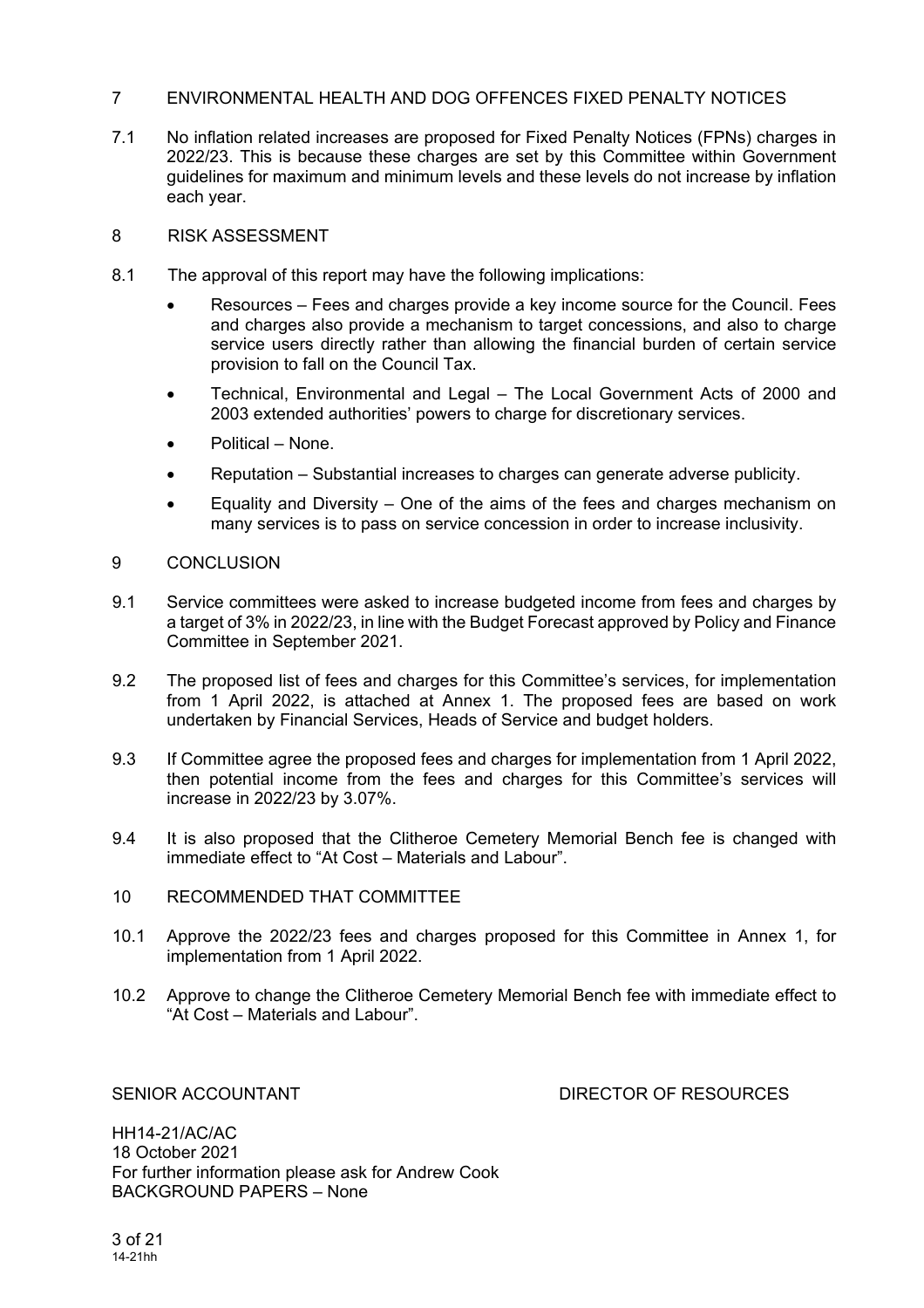## **Annex 1**

# **Health and Housing Committee – Proposed Fees and Charges 2022/23**

| <b>CLITHEROE CEMETERY - CLCEM</b>        |                                               | <b>Ledger Code</b> | <b>VAT</b>            | Date of<br>last<br>change | <b>Current</b><br><b>Charge</b><br>from 1st<br><b>April 2021</b><br>£ | <b>Budgeted</b><br><b>Income</b><br><b>Net of VAT</b><br>for 2021/22<br>£ | <b>Proposed</b><br><b>Charges</b><br>from 1st<br>April 2022<br>£ | <b>Percentage</b><br>Increase in<br>Charge<br>$\frac{9}{6}$ | <b>Indication of</b><br><b>Potential</b><br><b>Income Net</b><br>of VAT for<br>2022/23<br>£ |
|------------------------------------------|-----------------------------------------------|--------------------|-----------------------|---------------------------|-----------------------------------------------------------------------|---------------------------------------------------------------------------|------------------------------------------------------------------|-------------------------------------------------------------|---------------------------------------------------------------------------------------------|
|                                          | <b>Grave Plot</b>                             | CLCEM/8447u        | <b>Non</b><br>Vatable | 01-Apr-21                 | 880.00                                                                | 20,290                                                                    | 907.00                                                           | 3.07%                                                       | 20,910                                                                                      |
| <b>Exclusive Burial</b><br><b>Rights</b> | Ashes Plot                                    | CLCEM/8447u        | <b>Non</b><br>Vatable | 01-Apr-21                 | 434.00                                                                | 7,200                                                                     | 448.00                                                           | 3.23%                                                       | 7,430                                                                                       |
|                                          | <b>Woodland Burial</b>                        | CLCEM/8747u        | <b>Non</b><br>Vatable | 01-Apr-21                 | 797.00                                                                | 13,830                                                                    | 821.00                                                           | 3.01%                                                       | 14,250                                                                                      |
| <b>Woodland Burials</b>                  | Tree and Wild Flower<br>Planting              |                    | $\blacksquare$        | No Charge                 | No Charge                                                             | $\mathbf 0$                                                               | No Charge                                                        | N/A                                                         | $\mathbf 0$                                                                                 |
|                                          | Stillborn and Child up<br>to 1 month***       |                    | $\overline{a}$        | No Charge                 | No Charge                                                             | $\Omega$                                                                  | No Charge                                                        | N/A                                                         | $\mathbf 0$                                                                                 |
|                                          | Child under 16 years<br>old                   | CLCEM/8441u        | <b>Non</b><br>Vatable | 01-Apr-21                 | 172.00                                                                | $\mathbf{0}$                                                              | 178.00                                                           | 3.49%                                                       | $\mathbf{0}$                                                                                |
|                                          | 3 depth                                       | CLCEM/8441u        | <b>Non</b><br>Vatable | 01-Apr-21                 | 790.00                                                                | 4,450                                                                     | 814.00                                                           | 3.04%                                                       | 4,590                                                                                       |
| <b>Interments</b>                        | 2 depth                                       | CLCEM/8441u        | Non<br>Vatable        | 01-Apr-21                 | 653.00                                                                | 8,430                                                                     | 673.00                                                           | 3.06%                                                       | 8,690                                                                                       |
|                                          | 1 depth (Includes<br><b>Woodland Burials)</b> | CLCEM/8441u        | <b>Non</b><br>Vatable | 01-Apr-21                 | 609.00                                                                | 19,180                                                                    | 628.00                                                           | 3.12%                                                       | 19,780                                                                                      |
|                                          | Ashes (Includes<br><b>Woodland Burials)</b>   | CLCEM/8441u        | Non<br>Vatable        | 01-Apr-21                 | 147.00                                                                | 4,980                                                                     | 152.00                                                           | 3.40%                                                       | 5,150                                                                                       |

**Please Note: Fees are double (for purchase of exclusive burial rights and interment) for persons who are non-residents of the Ribble Valley** 

**\*\*\*Interment of stillborn and child up to 1 month old will be the same fee as that for interment of a child under 16 years old for persons non-resident in the Ribble Valley**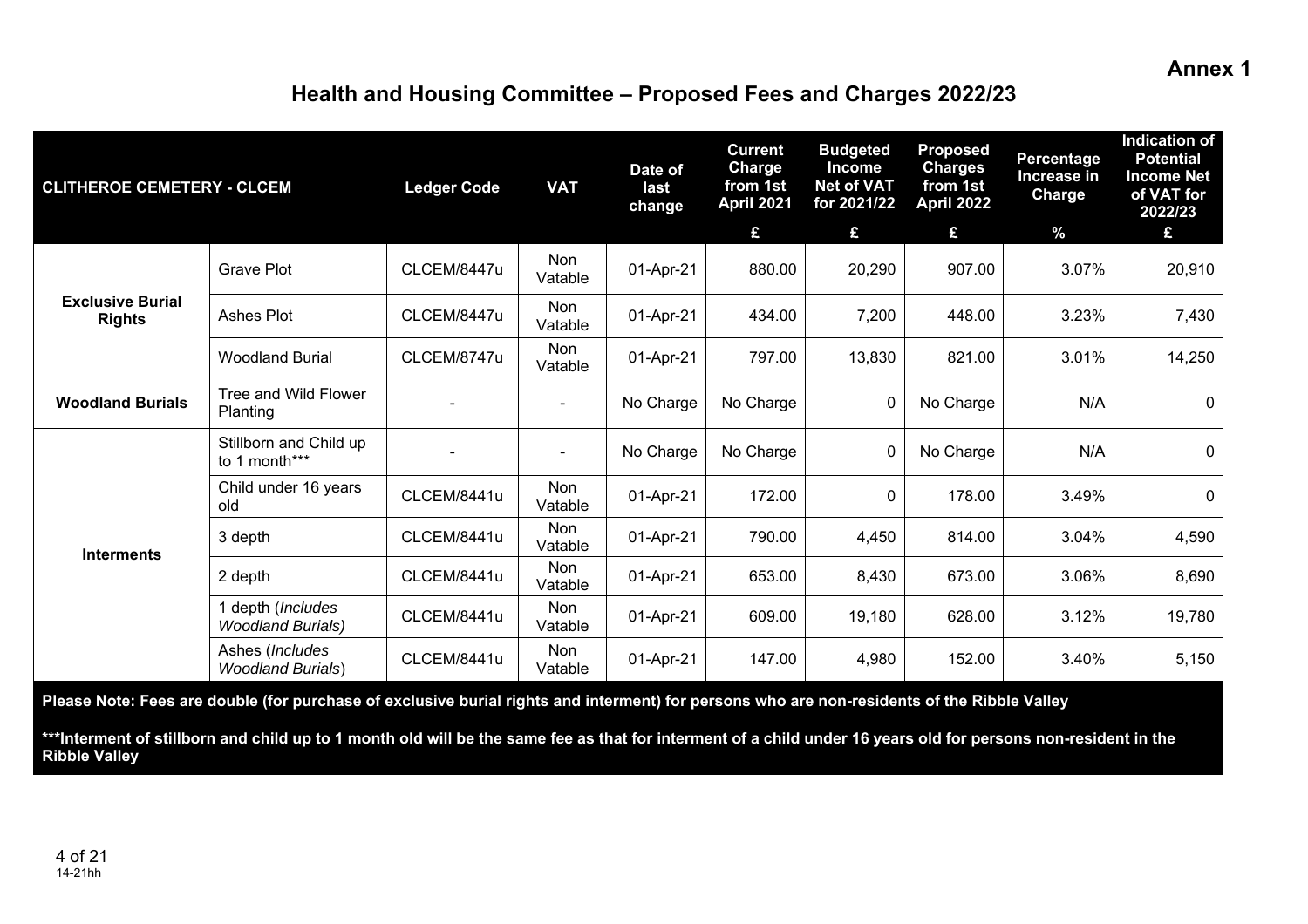| <b>CLITHEROE CEMETERY - CLCEM</b> |                                                                          | <b>Ledger Code</b> | <b>VAT</b>              | Date of<br>last<br>change | <b>Current</b><br><b>Charge</b><br>from 1st<br>April 2021<br>£ | <b>Budgeted</b><br><b>Income</b><br><b>Net of VAT</b><br>for 2021/22<br>£ | <b>Proposed</b><br><b>Charges</b><br>from 1st<br>April 2022<br>£ | <b>Percentage</b><br>Increase in<br>Charge<br>$\frac{9}{6}$ | <b>Indication of</b><br><b>Potential</b><br><b>Income Net</b><br>of VAT for<br>2022/23<br>£ |
|-----------------------------------|--------------------------------------------------------------------------|--------------------|-------------------------|---------------------------|----------------------------------------------------------------|---------------------------------------------------------------------------|------------------------------------------------------------------|-------------------------------------------------------------|---------------------------------------------------------------------------------------------|
|                                   | Provision of<br>Foundation                                               | CLCEM/8446n        | <b>VAT</b><br>Inclusive | 01-Apr-21                 | 98.00                                                          | 0                                                                         | 101.00                                                           | 3.06%                                                       | $\mathbf 0$                                                                                 |
|                                   | <b>Right to Erect</b><br>Headstone                                       | CLCEM/8442u        | Non<br>Vatable          | 01-Apr-21                 | 179.00                                                         | 3,830                                                                     | 185.00                                                           | 3.35%                                                       | 3,960                                                                                       |
|                                   | <b>Right to Place Stone</b><br>Plaque on Ashes Plot                      | CLCEM/8442u        | Non<br>Vatable          | 01-Apr-21                 | 97.00                                                          | 770                                                                       | 100.00                                                           | 3.09%                                                       | 790                                                                                         |
|                                   | <b>Cemetery Plaques</b>                                                  | CLCEM/8445z        | Non<br>Vatable          | 01-Apr-21                 | At Cost-<br><b>Materials</b>                                   | 530                                                                       | At Cost-<br><b>Materials</b>                                     | N/A                                                         | 550                                                                                         |
| <b>Fees for Memorials</b>         | Removing/Refixing<br><b>Headstones for Burials</b>                       | CLCEM/8599u        | Non<br>Vatable          | 01-Apr-21                 | At Cost-<br><b>Materials</b>                                   | 660                                                                       | At Cost-<br><b>Materials</b>                                     | N/A                                                         | 680                                                                                         |
|                                   | <b>Commemorative Trees</b>                                               | CLCEM/8508z        | Non<br>Vatable          | 01-Apr-21                 | 182.00                                                         | 0                                                                         | 188.00                                                           | 3.30%                                                       | $\mathbf 0$                                                                                 |
|                                   | Commemorative<br><b>Shrubs</b>                                           | CLCEM/8508z        | Non<br>Vatable          | 01-Apr-21                 | 96.00                                                          | $\mathbf 0$                                                               | 99.00                                                            | 3.13%                                                       | $\mathbf 0$                                                                                 |
|                                   | <b>Memorial Bench</b>                                                    | <b>CLCEM/8507z</b> | Non<br>Vatable          | 01-Apr-21                 | 797.00                                                         | $\overline{0}$                                                            | At Cost -<br><b>Materials</b><br>and Labour                      | N/A                                                         | $\overline{0}$                                                                              |
|                                   | Search Fee                                                               | CLCEM/8780n        | <b>VAT</b><br>Inclusive | 01-Apr-21                 | 33.00                                                          | $\Omega$                                                                  | 34.00                                                            | 3.03%                                                       | $\mathbf 0$                                                                                 |
| <b>Other Cemetery</b><br>charges  | Copy of Grave Deed                                                       | CLCEM/8781n        | <b>VAT</b><br>Inclusive | 01-Apr-21                 | 33.00                                                          | 0                                                                         | 34.00                                                            | 3.03%                                                       | $\overline{0}$                                                                              |
|                                   | Certificate of Burial /<br>Certificate of Transfer /<br>Copy Certificate | CLCEM/8782n        | <b>VAT</b><br>Inclusive | 01-Apr-21                 | 43.00                                                          | 0                                                                         | 44.30                                                            | 3.02%                                                       | $\mathbf 0$                                                                                 |

| PUBLIC HEALTH ACT BURIALS AND<br><b>CREMATIONS - BURCR</b> |                                                                     | <b>Ledger Code</b> | <b>VAT</b>            | Date of<br>last<br>change | <b>Current</b><br>Charge<br>from 1st<br><b>April 2021</b> | <b>Budgeted</b><br>Income<br><b>Net of VAT</b><br>for 2021/22 | <b>Proposed</b><br><b>Charges</b><br>from 1st<br><b>April 2022</b> | Percentage<br>Increase in<br>Charge | <b>Indication of</b><br><b>Potential</b><br><b>Income Net</b><br>of VAT for<br>2022/23 |
|------------------------------------------------------------|---------------------------------------------------------------------|--------------------|-----------------------|---------------------------|-----------------------------------------------------------|---------------------------------------------------------------|--------------------------------------------------------------------|-------------------------------------|----------------------------------------------------------------------------------------|
|                                                            |                                                                     |                    |                       |                           |                                                           |                                                               |                                                                    | $\frac{9}{6}$                       | £                                                                                      |
| <b>Public Health Act</b><br>funerals                       | <b>Public Health Act</b><br>Funerals officer time<br>fee (per hour) | BURCR/8576z        | <b>Non</b><br>Vatable | 01-Apr-21                 | 53.10                                                     |                                                               | 54.70                                                              | $3.01\%$                            | 0.00                                                                                   |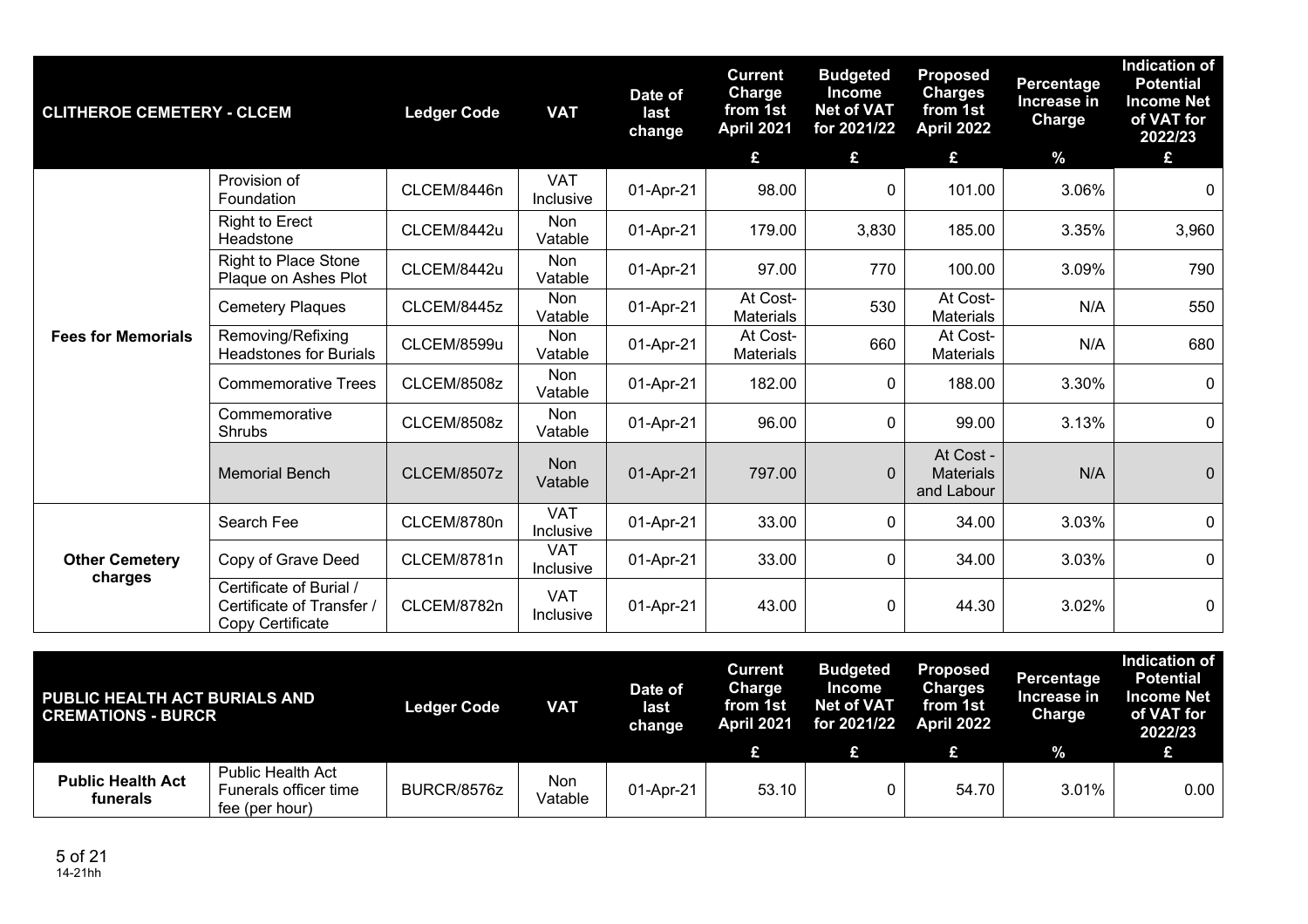| <b>CLITHEROE MARKET - CLMKT</b>                  |                                                                       | <b>Ledger Code</b> | <b>VAT</b>              | Date of<br>last<br>change | <b>Current</b><br>Charge<br>from 1st<br><b>April 2021</b><br>£ | <b>Budgeted</b><br><b>Income</b><br><b>Net of VAT</b><br>for 2021/22<br>£ | <b>Proposed</b><br><b>Charges</b><br>from 1st<br><b>April 2022</b><br>£ | Percentage<br>Increase in<br>Charge<br>$\%$ | <b>Indication of</b><br><b>Potential</b><br><b>Income Net</b><br>of VAT for<br>2022/23<br>£ |
|--------------------------------------------------|-----------------------------------------------------------------------|--------------------|-------------------------|---------------------------|----------------------------------------------------------------|---------------------------------------------------------------------------|-------------------------------------------------------------------------|---------------------------------------------|---------------------------------------------------------------------------------------------|
|                                                  | Tuesday, Thursday<br>and Saturday - per<br>week                       | CLMKT/8824n        | <b>VAT</b><br>Inclusive | 01-Apr-21                 | 59.40                                                          | 108,430                                                                   | 61.20                                                                   | 3.03%                                       | 111,720                                                                                     |
| <b>Cabins</b>                                    | Use of Cabins<br>(preparation<br>purposes): Non<br><b>Market Days</b> | CLMKT/8824n        | <b>VAT</b><br>Inclusive | 01-Apr-21                 | 29.20                                                          | 2,480                                                                     | 30.10                                                                   | 3.08%                                       | 2,560                                                                                       |
|                                                  | $-10$ ft                                                              | CLMKT/8825n        | <b>VAT</b><br>Inclusive | 01-Apr-21                 | 19.90                                                          | 1,890                                                                     | 20.50                                                                   | 3.02%                                       | 1,950                                                                                       |
| <b>Stalls - Tuesday &amp;</b>                    | - 10 ft Third Stall<br><b>Reduced Rate</b>                            | CLMKT/8825n        | <b>VAT</b><br>Inclusive | 01-Apr-21                 | 10.20                                                          | 0                                                                         | 10.50                                                                   | 2.94%                                       | $\mathbf 0$                                                                                 |
| <b>Saturday</b>                                  | $-8ft$                                                                | CLMKT/8825n        | <b>VAT</b><br>Inclusive | 01-Apr-21                 | 16.40                                                          | 4,070                                                                     | 16.90                                                                   | 3.05%                                       | 4,190                                                                                       |
|                                                  | - 8 ft Third Stall<br><b>Reduced Rate</b>                             | CLMKT/8825n        | <b>VAT</b><br>Inclusive | 01-Apr-21                 | 8.70                                                           | 610                                                                       | 9.00                                                                    | 3.45%                                       | 630                                                                                         |
| <b>Stalls - Sunday</b>                           | Regular Contract<br><b>Traders</b>                                    | CLMKT/8825n        | <b>VAT</b><br>Inclusive | 01-Apr-21                 | 11.30                                                          | 0                                                                         | 11.60                                                                   | 2.65%                                       | $\mathbf 0$                                                                                 |
| <b>Events</b>                                    | <b>Non Contract Traders</b>                                           | CLMKT/8825n        | <b>VAT</b><br>Inclusive | 01-Apr-21                 | 21.50                                                          | $\overline{0}$                                                            | 22.20                                                                   | 3.26%                                       | $\mathbf 0$                                                                                 |
|                                                  | $-10$ ft                                                              | CLMKT/8825n        | <b>VAT</b><br>Inclusive | 01-Apr-21                 | 10.20                                                          | 0                                                                         | 10.50                                                                   | 2.94%                                       | $\mathbf{0}$                                                                                |
|                                                  | - 10 ft Third Stall<br><b>Reduced Rate</b>                            | CLMKT/8825n        | <b>VAT</b><br>Inclusive | 01-Apr-21                 | 5.10                                                           | 0                                                                         | 5.20                                                                    | 1.96%                                       | $\mathbf{0}$                                                                                |
| <b>Stalls - Thursdays</b>                        | $-8ft$                                                                | CLMKT/8825n        | <b>VAT</b><br>Inclusive | 01-Apr-21                 | 8.70                                                           | 20                                                                        | 9.00                                                                    | 3.45%                                       | 20                                                                                          |
|                                                  | - 8 ft Third Stall<br><b>Reduced Rate</b>                             | CLMKT/8825n        | <b>VAT</b><br>Inclusive | 01-Apr-21                 | 4.10                                                           | 0                                                                         | 4.20                                                                    | 2.44%                                       | $\mathbf 0$                                                                                 |
|                                                  | <b>Tuesday and Saturday</b><br>- per day                              | CLMKT/8826n        | <b>VAT</b><br>Inclusive | 01-Apr-21                 | 16.90                                                          | 1,700                                                                     | 17.40                                                                   | 2.96%                                       | 1,750                                                                                       |
| <b>Pitches</b>                                   | Thursday - per day                                                    | CLMKT/8826n        | <b>VAT</b><br>Inclusive | 01-Apr-21                 | 8.70                                                           | 10                                                                        | 9.00                                                                    | 3.45%                                       | 10                                                                                          |
| <b>Clitheroe Market</b><br><b>Special Events</b> | <b>Special Events Fee</b>                                             | <b>CLMKT/8885n</b> | <b>VAT</b><br>Inclusive | 01-Apr-21                 | Price on<br>Application                                        | $\Omega$                                                                  | Price on<br>Application                                                 | N/A                                         | $\mathbf 0$                                                                                 |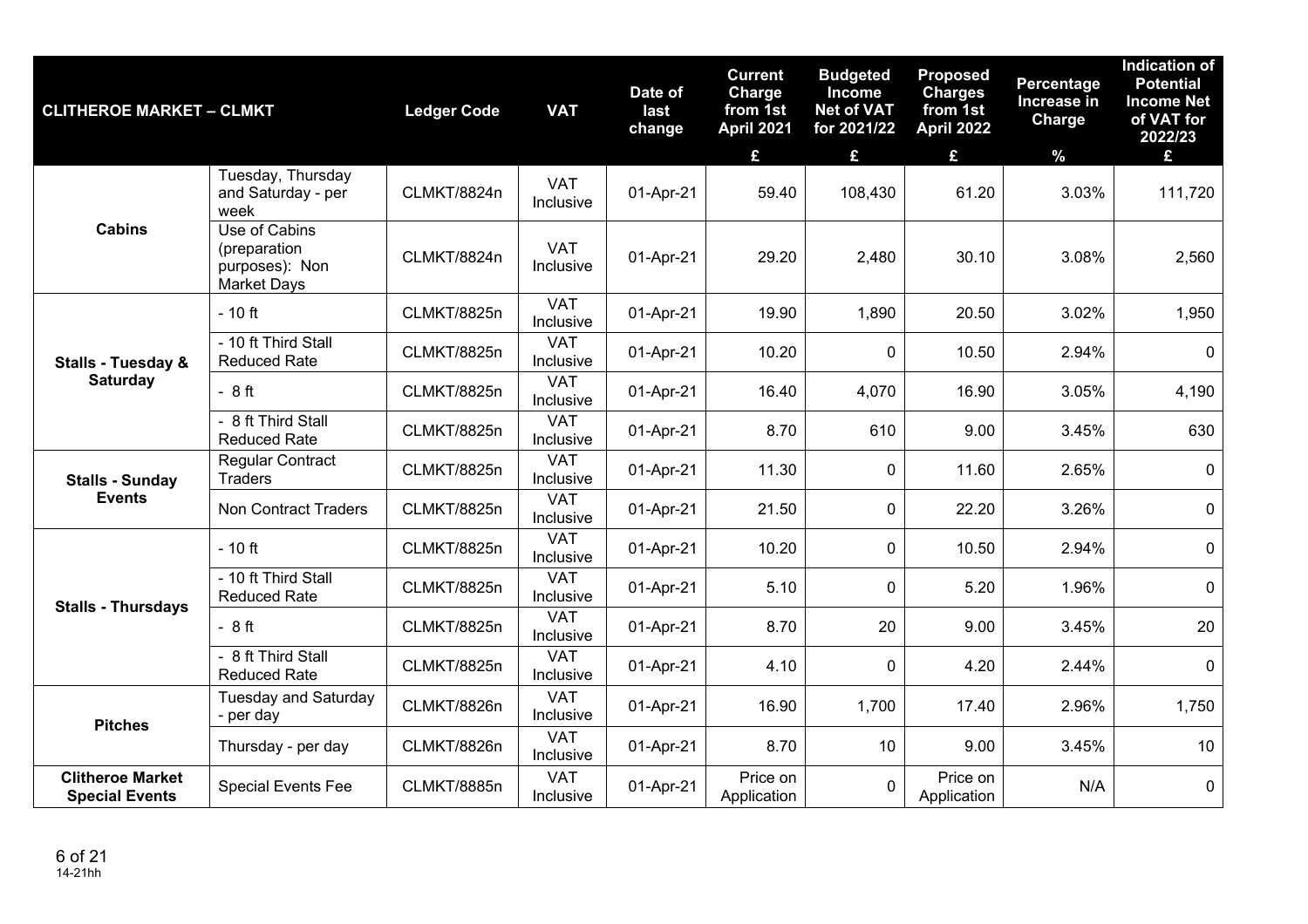| <b>DOG WARDEN AND PEST CONTROL -</b><br><b>DOGWD</b> |                                                                                                                                             | <b>Ledger Code</b> | <b>VAT</b>              | Date of<br>last<br>change | <b>Current</b><br>Charge<br>from 1st<br>April 2021 | <b>Budgeted</b><br><b>Income</b><br><b>Net of VAT</b><br>for 2021/22 | <b>Proposed</b><br><b>Charges</b><br>from 1st<br><b>April 2022</b> | Percentage<br>Increase in<br><b>Charge</b> | <b>Indication of</b><br><b>Potential</b><br><b>Income Net</b><br>of VAT for<br>2022/23 |
|------------------------------------------------------|---------------------------------------------------------------------------------------------------------------------------------------------|--------------------|-------------------------|---------------------------|----------------------------------------------------|----------------------------------------------------------------------|--------------------------------------------------------------------|--------------------------------------------|----------------------------------------------------------------------------------------|
|                                                      |                                                                                                                                             |                    |                         |                           | £                                                  | £                                                                    | £                                                                  | $\frac{9}{6}$                              | £                                                                                      |
|                                                      | Commercial - Single<br><b>Treatment Charge</b><br>(per hour plus<br>materials - minimum<br>charge 1 hour)                                   | DOGWD/8696n        | <b>VAT</b><br>Inclusive | 01-Apr-21                 | 55.00                                              | $\mathbf{0}$                                                         | 56.70                                                              | 3.09%                                      | $\mathbf 0$                                                                            |
|                                                      | Commercial - Annual<br>Contract - Per Visit                                                                                                 | DOGWD/8696n        | <b>VAT</b><br>Inclusive | 01-Apr-21                 | 40.00                                              | 4,360                                                                | 41.20                                                              | 3.00%                                      | 4,490                                                                                  |
| <b>Pest Control</b>                                  | Domestic Single<br><b>Treatment Charge</b><br>(Rodents - up to 3<br>visits)                                                                 | DOGWD/8725n        | <b>VAT</b><br>Inclusive | 01-Apr-21                 | 48.00                                              | 8,130                                                                | 49.50                                                              | 3.13%                                      | 8,380                                                                                  |
|                                                      | Domestic Single<br>Treatment Charge -<br>Out of Hours (Rodents<br>- up to 3 visits)                                                         | DOGWD/8725n        | <b>VAT</b><br>Inclusive | 01-Apr-21                 | 96.00                                              | $\mathbf 0$                                                          | 98.90                                                              | 3.02%                                      | $\mathbf 0$                                                                            |
|                                                      | Domestic Callout<br>Charge - Per Visit<br>(Unspecified reason -<br>up to 3 visits)                                                          | DOGWD/8725n        | <b>VAT</b><br>Inclusive | 01-Apr-21                 | 48.00                                              | $\mathbf 0$                                                          | 49.50                                                              | 3.13%                                      | $\mathbf 0$                                                                            |
|                                                      | Domestic Single<br>Treatment Charge -<br><b>Public Health Pests</b><br>(eg. cockroaches and<br>bed bugs - up to 3<br>visits)                | DOGWD/8725n        | <b>VAT</b><br>Inclusive | 01-Apr-21                 | 48.00                                              | $\mathbf 0$                                                          | 49.50                                                              | 3.13%                                      | $\mathbf 0$                                                                            |
|                                                      | Domestic Single<br>Treatment Charge -<br><b>Public Health Pests</b><br>(eg. cockroaches and<br>bed bugs - up to 3<br>visits) - Out of Hours | DOGWD/8725n        | <b>VAT</b><br>Inclusive | 01-Apr-21                 | 96.00                                              | 0                                                                    | 98.90                                                              | 3.02%                                      | $\mathbf 0$                                                                            |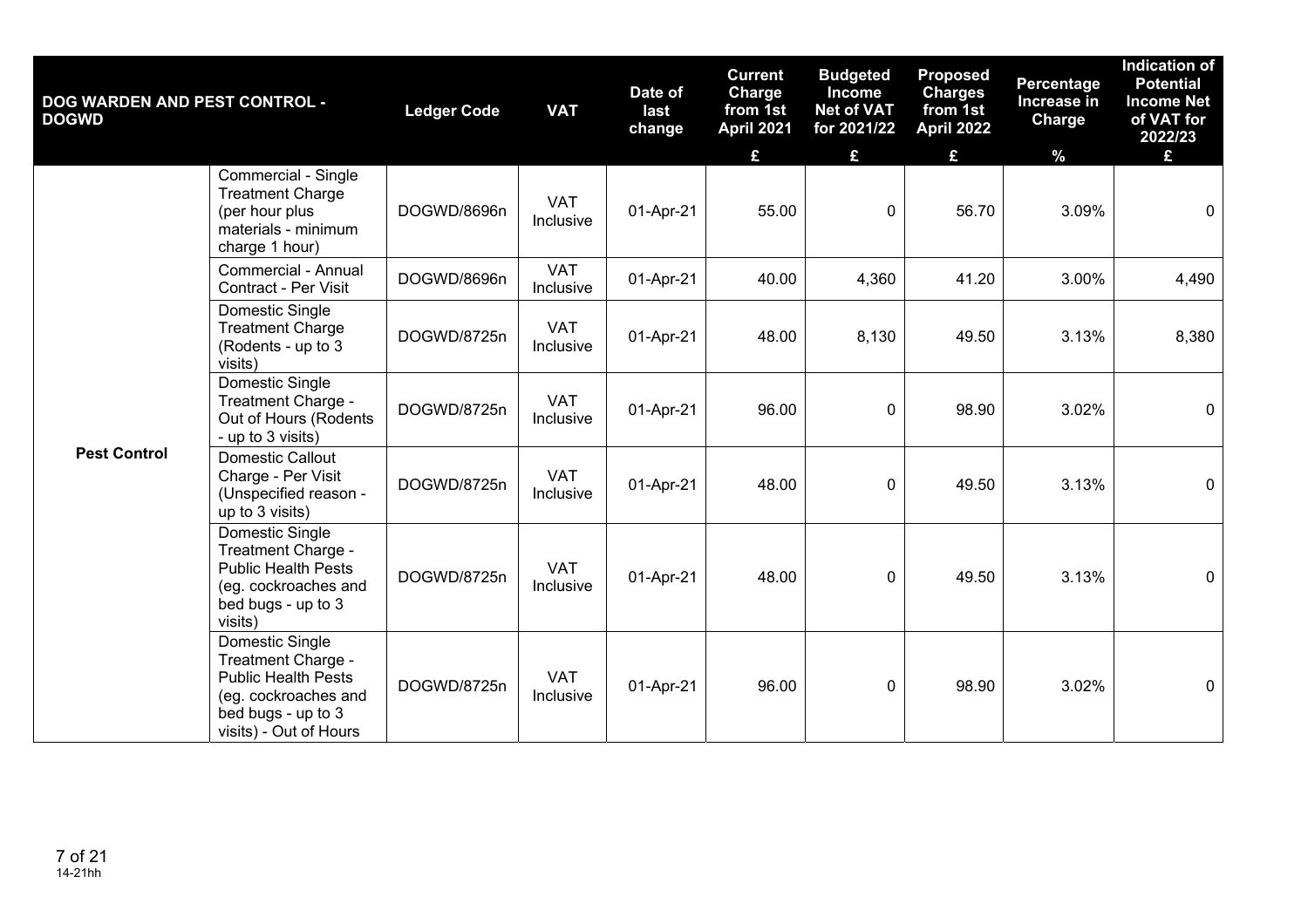| <b>DOG WARDEN AND PEST CONTROL -</b><br><b>DOGWD</b>                                                            |                                                                               | <b>Ledger Code</b> | <b>VAT</b>              | Date of<br>last<br>change | <b>Current</b><br><b>Charge</b><br>from 1st<br><b>April 2021</b><br>£ | <b>Budgeted</b><br><b>Income</b><br><b>Net of VAT</b><br>for 2021/22<br>£ | <b>Proposed</b><br><b>Charges</b><br>from 1st<br>April 2022<br>£ | <b>Percentage</b><br>Increase in<br><b>Charge</b><br>$\frac{9}{6}$ | <b>Indication of</b><br><b>Potential</b><br><b>Income Net</b><br>of VAT for<br>2022/23<br>£ |
|-----------------------------------------------------------------------------------------------------------------|-------------------------------------------------------------------------------|--------------------|-------------------------|---------------------------|-----------------------------------------------------------------------|---------------------------------------------------------------------------|------------------------------------------------------------------|--------------------------------------------------------------------|---------------------------------------------------------------------------------------------|
|                                                                                                                 | Wasps/Fleas/Ants/<br>Other - Single Visit<br>Charge during working<br>hours   | DOGWD/8412n        | <b>VAT</b><br>Inclusive | 01-Apr-21                 | 48.00                                                                 | 4,580                                                                     | 49.50                                                            | 3.13%                                                              | 4,720                                                                                       |
| <b>Non-Public Health</b><br><b>Insect Treatment (eg.</b><br>wasps, ants, flies,<br>carpet beetles and<br>fleas) | Wasps/Fleas/Ants/<br>Other - Each additional<br>nest treated on same<br>visit | DOGWD/8412n        | <b>VAT</b><br>Inclusive | 01-Apr-21                 | 24.00                                                                 | 0                                                                         | 24.80                                                            | 3.33%                                                              | $\mathbf 0$                                                                                 |
|                                                                                                                 | Wasps/Fleas/Ants/<br>Other - Out of hours -<br>Single Visit Charge            | DOGWD/8412n        | <b>VAT</b><br>Inclusive | 01-Apr-21                 | 96.00                                                                 | 0                                                                         | 98.90                                                            | 3.02%                                                              | 0                                                                                           |
| <b>Pest Control Missed</b><br><b>Appointments</b>                                                               | Per missed<br>appointment                                                     | DOGWD/8726n        | <b>VAT</b><br>Inclusive | 01-Apr-21                 | 48.00                                                                 | $\Omega$                                                                  | 49.50                                                            | 3.13%                                                              | $\mathbf 0$                                                                                 |
| Dog Bins Emptying -<br><b>Post Mounted - one</b>                                                                | Commercial - per bin<br>per week                                              | DOGWD/8596n        | <b>VAT</b><br>Inclusive | 01-Apr-21                 | 8.90                                                                  | 0                                                                         | 9.20                                                             | 3.37%                                                              | 0                                                                                           |
| collection per bin per<br>week                                                                                  | Parish Councils - per<br>bin per week                                         | DOGWD/8596n        | <b>VAT</b><br>Inclusive | 01-Apr-21                 | 5.20                                                                  | 1,300                                                                     | 5.30                                                             | 1.92%                                                              | 1,330                                                                                       |

| <b>DOG WARDEN AND PEST CONTROL -</b><br><b>DOGWD - FIXED PENALTY NOTICES</b> |                                               | <b>Ledger Code</b> | VAT            | Date of<br>last<br>change | <b>Current</b><br>Charge<br>from 1st<br><b>April 2021</b> | <b>Budgeted</b><br>Income<br><b>Net of VAT</b><br>for 2021/22 | <b>Proposed</b><br><b>Charges</b><br>from 1st<br><b>April 2022</b> | Percentage<br>Increase in<br><b>Charge</b> | Indication of<br><b>Potential</b><br><b>Income Net</b><br>of VAT for<br>2022/23 |
|------------------------------------------------------------------------------|-----------------------------------------------|--------------------|----------------|---------------------------|-----------------------------------------------------------|---------------------------------------------------------------|--------------------------------------------------------------------|--------------------------------------------|---------------------------------------------------------------------------------|
|                                                                              |                                               |                    |                |                           |                                                           |                                                               |                                                                    | $\frac{9}{6}$                              |                                                                                 |
| <b>Public Space</b><br><b>Protection Orders -</b><br>Dog Offences            | Maximum full penalty -<br>no discount allowed | DOGWD/8631z        | Non<br>Vatable | 01-Apr-19                 | 100.00                                                    | 100                                                           | 100.00                                                             | $0.00\%$                                   | 100                                                                             |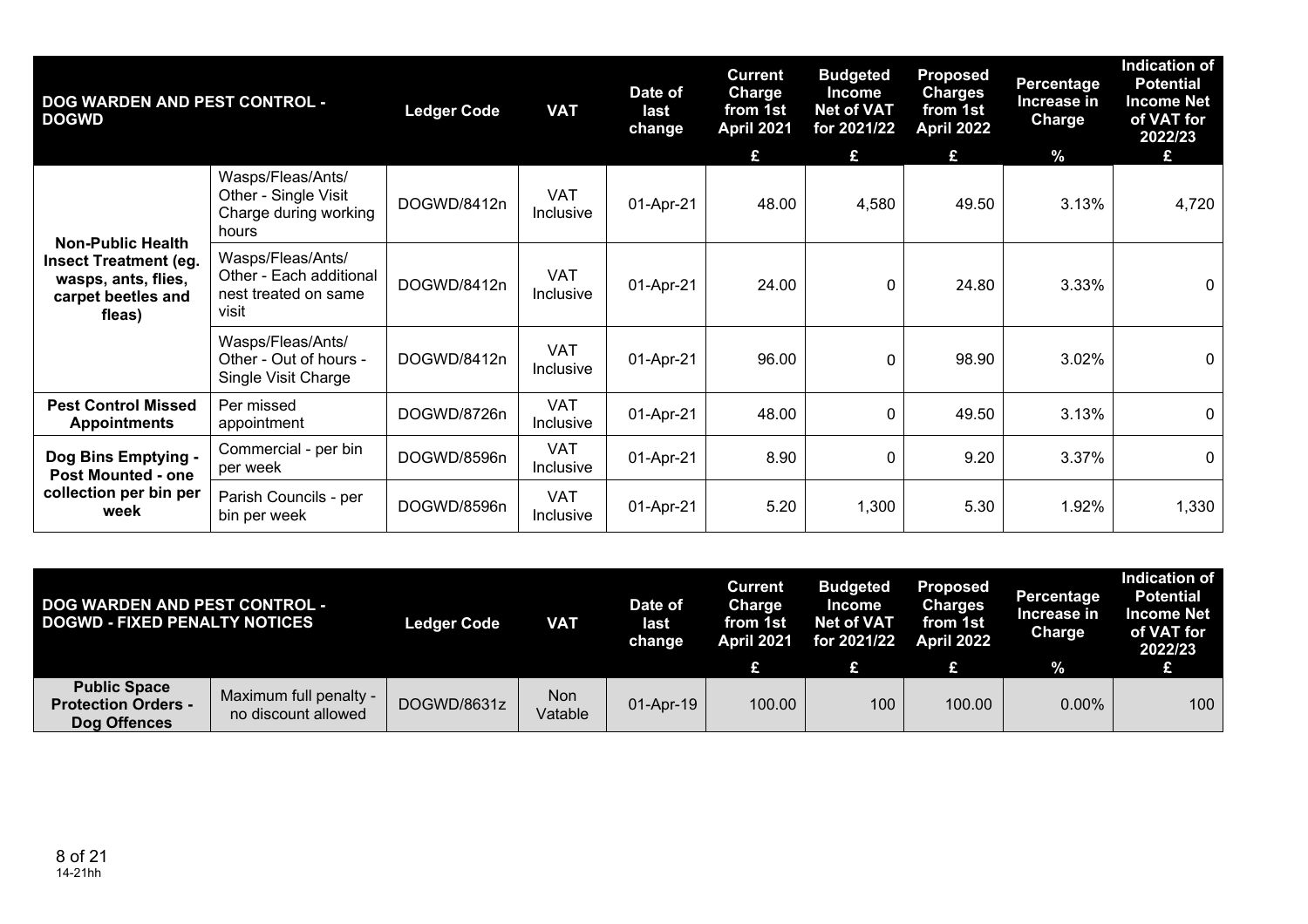| <b>ENVIRONMENTAL HEALTH - ENVHT</b>                                                   |                                                                        | <b>Ledger Code</b> | <b>VAT</b>     | Date of<br>last<br>change | <b>Current</b><br>Charge<br>from 1st<br>April 2021<br>£ | <b>Budgeted</b><br><b>Income</b><br><b>Net of VAT</b><br>for 2021/22<br>£ | <b>Proposed</b><br><b>Charges</b><br>from 1st<br><b>April 2022</b><br>£ | Percentage<br>Increase in<br>Charge<br>$\%$ | <b>Indication of</b><br><b>Potential</b><br><b>Income Net</b><br>of VAT for<br>2022/23<br>£ |
|---------------------------------------------------------------------------------------|------------------------------------------------------------------------|--------------------|----------------|---------------------------|---------------------------------------------------------|---------------------------------------------------------------------------|-------------------------------------------------------------------------|---------------------------------------------|---------------------------------------------------------------------------------------------|
|                                                                                       | Boarding in Kennels -<br><b>Processing Application</b><br>Fee          | ENVHT/8674u        | Non<br>Vatable | 01-Apr-21                 | 244.00                                                  |                                                                           | 251.50                                                                  | 3.07%                                       |                                                                                             |
| <b>Boarding in Kennels</b><br><b>Licence (Animal</b>                                  | Boarding in Kennels -<br>Compliance/<br><b>Enforcement Fee</b>         | ENVHT/8674u        | Non<br>Vatable | 01-Apr-21                 | 116.00                                                  | 1,320                                                                     | 119.50                                                                  | 3.02%                                       | 1,360                                                                                       |
| <b>Welfare Regulations</b><br>2018)                                                   | Boarding in Kennels -<br>Variation Fee (with<br>inspection)            | ENVHT/8674u        | Non<br>Vatable | 01-Apr-21                 | 176.00                                                  |                                                                           | 181.50                                                                  | 3.13%                                       |                                                                                             |
|                                                                                       | Boarding in Kennels -<br>Variation Fee (no<br>inspection)              | ENVHT/8674u        | Non<br>Vatable | 01-Apr-21                 | 80.00                                                   |                                                                           | 82.50                                                                   | 3.13%                                       |                                                                                             |
|                                                                                       | <b>Boarding in Catteries -</b><br><b>Processing Application</b><br>Fee | ENVHT/8674u        | Non<br>Vatable | 01-Apr-21                 | 244.00                                                  |                                                                           | 251.50                                                                  | 3.07%                                       |                                                                                             |
| <b>Boarding in Catteries</b><br><b>Licence (Animal</b>                                | Boarding in Catteries -<br>Compliance/<br><b>Enforcement Fee</b>       | ENVHT/8674u        | Non<br>Vatable | 01-Apr-21                 | 116.00                                                  | 190                                                                       | 119.50                                                                  | 3.02%                                       | 200                                                                                         |
| <b>Welfare Regulations</b><br>2018)                                                   | Boarding in Catteries -<br>Variation Fee (with<br>inspection)          | ENVHT/8674u        | Non<br>Vatable | 01-Apr-21                 | 176.00                                                  |                                                                           | 181.50                                                                  | 3.13%                                       |                                                                                             |
|                                                                                       | Boarding in Catteries -<br>Variation Fee (no<br>inspection)            | ENVHT/8674u        | Non<br>Vatable | 01-Apr-21                 | 80.00                                                   |                                                                           | 82.50                                                                   | 3.13%                                       |                                                                                             |
|                                                                                       | Home Boarding -<br><b>Processing Application</b><br>Fee                | ENVHT/8776u        | Non<br>Vatable | 01-Apr-21                 | 213.00                                                  |                                                                           | 219.50                                                                  | 3.05%                                       |                                                                                             |
| <b>Home Boarding</b><br><b>Licence (Animal</b><br><b>Welfare Regulations</b><br>2018) | Home Boarding -<br>Compliance/<br><b>Enforcement Fee</b>               | ENVHT/8776u        | Non<br>Vatable | 01-Apr-21                 | 84.00                                                   | 370                                                                       | 86.60                                                                   | 3.10%                                       | 380                                                                                         |
|                                                                                       | Home Boarding -<br>Variation Fee (with<br>inspection)                  | ENVHT/8776u        | Non<br>Vatable | 01-Apr-21                 | 143.00                                                  |                                                                           | 147.50                                                                  | 3.15%                                       |                                                                                             |
|                                                                                       | Home Boarding -<br>Variation Fee (no<br>inspection)                    | ENVHT/8776u        | Non<br>Vatable | 01-Apr-21                 | 80.00                                                   |                                                                           | 82.50                                                                   | 3.13%                                       |                                                                                             |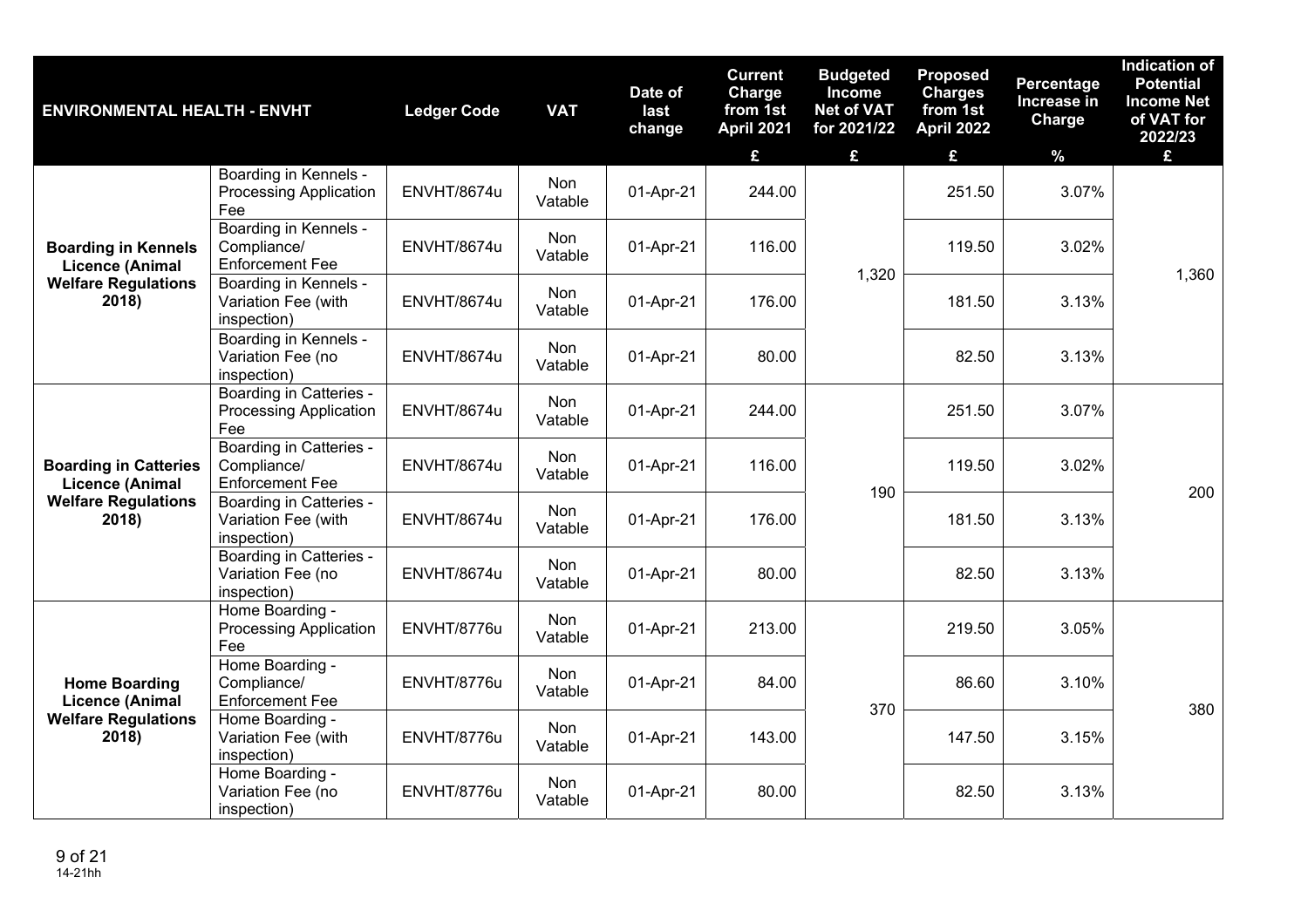| <b>ENVIRONMENTAL HEALTH - ENVHT</b>                                                      |                                                              | <b>Ledger Code</b> | <b>VAT</b>            | Date of<br>last<br>change | <b>Current</b><br><b>Charge</b><br>from 1st<br><b>April 2021</b> | <b>Budgeted</b><br><b>Income</b><br><b>Net of VAT</b><br>for 2021/22 | <b>Proposed</b><br><b>Charges</b><br>from 1st<br>April 2022 | <b>Percentage</b><br>Increase in<br>Charge | <b>Indication of</b><br><b>Potential</b><br><b>Income Net</b><br>of VAT for<br>2022/23 |
|------------------------------------------------------------------------------------------|--------------------------------------------------------------|--------------------|-----------------------|---------------------------|------------------------------------------------------------------|----------------------------------------------------------------------|-------------------------------------------------------------|--------------------------------------------|----------------------------------------------------------------------------------------|
|                                                                                          |                                                              |                    |                       |                           | £                                                                | £                                                                    | £                                                           | $\%$                                       | £                                                                                      |
|                                                                                          | Day Care for Dogs -<br><b>Processing Application</b><br>Fee  | ENVHT/8776u        | <b>Non</b><br>Vatable | 01-Apr-21                 | 213.00                                                           |                                                                      | 219.50                                                      | 3.05%                                      |                                                                                        |
| Day Care for Dogs<br><b>Licence (Animal</b>                                              | Day Care for Dogs -<br>Compliance/<br><b>Enforcement Fee</b> | ENVHT/8776u        | Non<br>Vatable        | 01-Apr-21                 | 84.00                                                            |                                                                      | 86.60                                                       | 3.10%                                      |                                                                                        |
| <b>Welfare Regulations</b><br>2018)                                                      | Day Care for Dogs -<br>Variation Fee (with<br>inspection)    | ENVHT/8776u        | Non<br>Vatable        | 01-Apr-21                 | 143.00                                                           | 1,390                                                                | 147.50                                                      | 3.15%                                      | 1,430                                                                                  |
|                                                                                          | Day Care for Dogs -<br>Variation Fee (no<br>inspection)      | ENVHT/8776u        | Non<br>Vatable        | 01-Apr-21                 | 80.00                                                            |                                                                      | 82.50                                                       | 3.13%                                      |                                                                                        |
|                                                                                          | Breeding of Dogs -<br>Processing Application<br>Fee          | ENVHT/8675u        | <b>Non</b><br>Vatable | 01-Apr-21                 | 244.00                                                           |                                                                      | 251.50                                                      | 3.07%                                      |                                                                                        |
| <b>Breeding of Dogs</b><br><b>Licence (Animal</b><br><b>Welfare Regulations</b><br>2018) | Breeding of Dogs -<br>Compliance/<br><b>Enforcement Fee</b>  | ENVHT/8675u        | Non<br>Vatable        | 01-Apr-21                 | 116.00                                                           |                                                                      | 119.50                                                      | 3.02%                                      |                                                                                        |
|                                                                                          | Breeding of Dogs -<br>Variation Fee (with<br>inspection)     | ENVHT/8675u        | <b>Non</b><br>Vatable | 01-Apr-21                 | 176.00                                                           | 70                                                                   | 181.50                                                      | 3.13%                                      | 70                                                                                     |
|                                                                                          | Breeding of Dogs -<br>Variation Fee (no<br>inspection)       | ENVHT/8675u        | Non<br>Vatable        | 01-Apr-21                 | 80.00                                                            |                                                                      | 82.50                                                       | 3.13%                                      |                                                                                        |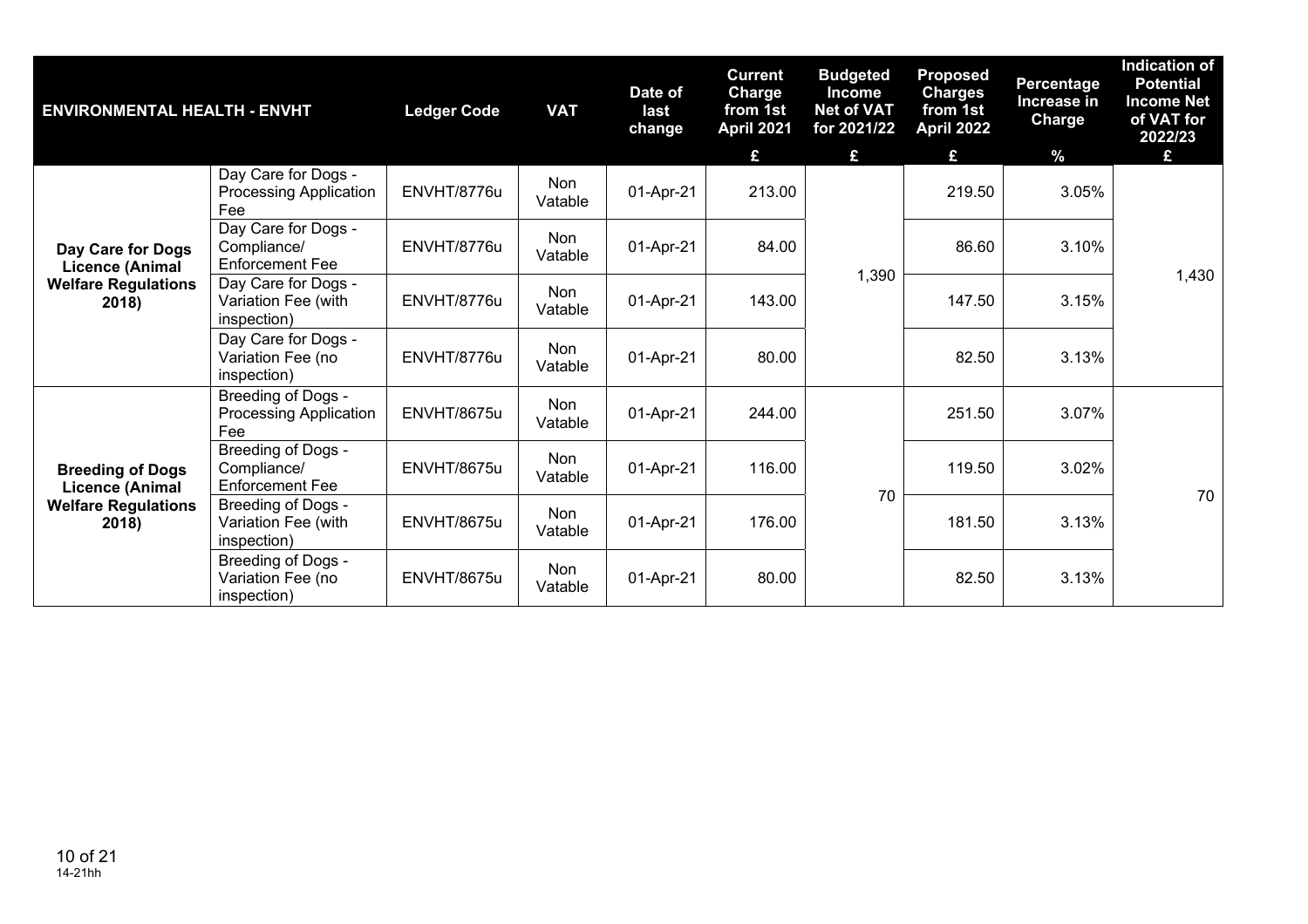| <b>ENVIRONMENTAL HEALTH - ENVHT</b>                                                                                          |                                                                                          | <b>Ledger Code</b> | <b>VAT</b>     | Date of<br>last<br>change | <b>Current</b><br>Charge<br>from 1st<br><b>April 2021</b><br>£ | <b>Budgeted</b><br><b>Income</b><br><b>Net of VAT</b><br>for 2021/22<br>£ | <b>Proposed</b><br><b>Charges</b><br>from 1st<br><b>April 2022</b><br>£ | Percentage<br>Increase in<br>Charge<br>$\%$ | Indication of<br><b>Potential</b><br><b>Income Net</b><br>of VAT for<br>2022/23<br>£ |
|------------------------------------------------------------------------------------------------------------------------------|------------------------------------------------------------------------------------------|--------------------|----------------|---------------------------|----------------------------------------------------------------|---------------------------------------------------------------------------|-------------------------------------------------------------------------|---------------------------------------------|--------------------------------------------------------------------------------------|
|                                                                                                                              | Selling Animals as<br>Pets (Single Species) -<br><b>Processing Application</b><br>Fee    | ENVHT/8676u        | Non<br>Vatable | 01-Apr-21                 | 188.00                                                         |                                                                           | 194.00                                                                  | 3.19%                                       |                                                                                      |
| <b>Selling Animals as</b><br><b>Pets (Single Species)</b>                                                                    | Selling Animals as<br>Pets (Single Species) -<br>Compliance/<br><b>Enforcement Fee</b>   | ENVHT/8676u        | Non<br>Vatable | 01-Apr-21                 | 61.00                                                          |                                                                           | 63.00                                                                   | 3.28%                                       |                                                                                      |
| <b>Licence (Animal</b><br><b>Welfare Regulations</b><br>2018)                                                                | Selling Animals as<br>Pets (Single Species) -<br>Variation Fee (with<br>inspection)      | ENVHT/8676u        | Non<br>Vatable | 01-Apr-21                 | 120.00                                                         | 0                                                                         | 124.00                                                                  | 3.33%                                       | $\mathbf 0$                                                                          |
|                                                                                                                              | Selling Animals as<br>Pets (Single Species) -<br>Variation Fee (no<br>inspection)        | ENVHT/8676u        | Non<br>Vatable | 01-Apr-21                 | 80.00                                                          |                                                                           | 82.50                                                                   | 3.13%                                       |                                                                                      |
| <b>Selling Animals as</b><br><b>Pets (Multiple</b><br><b>Species) Licence</b><br>(Animal Welfare<br><b>Regulations 2018)</b> | Selling Animals as<br>Pets (Multiple Species)<br>- Processing<br><b>Application Fee</b>  | ENVHT/8676u        | Non<br>Vatable | 01-Apr-21                 | 269.00                                                         |                                                                           | 277.50                                                                  | 3.16%                                       |                                                                                      |
|                                                                                                                              | Selling Animals as<br>Pets (Multiple Species)<br>- Compliance/<br><b>Enforcement Fee</b> | ENVHT/8676u        | Non<br>Vatable | 01-Apr-21                 | 139.00                                                         |                                                                           | 143.50                                                                  | 3.24%                                       |                                                                                      |
|                                                                                                                              | Selling Animals as<br>Pets (Multiple Species)<br>- Variation Fee (with<br>inspection)    | ENVHT/8676u        | Non<br>Vatable | 01-Apr-21                 | 199.00                                                         | 400                                                                       | 205.00                                                                  | 3.02%                                       | 410                                                                                  |
|                                                                                                                              | Selling Animals as<br>Pets (Multiple Species)<br>- Variation Fee (no<br>inspection)      | ENVHT/8676u        | Non<br>Vatable | 01-Apr-21                 | 80.00                                                          |                                                                           | 82.50                                                                   | 3.13%                                       |                                                                                      |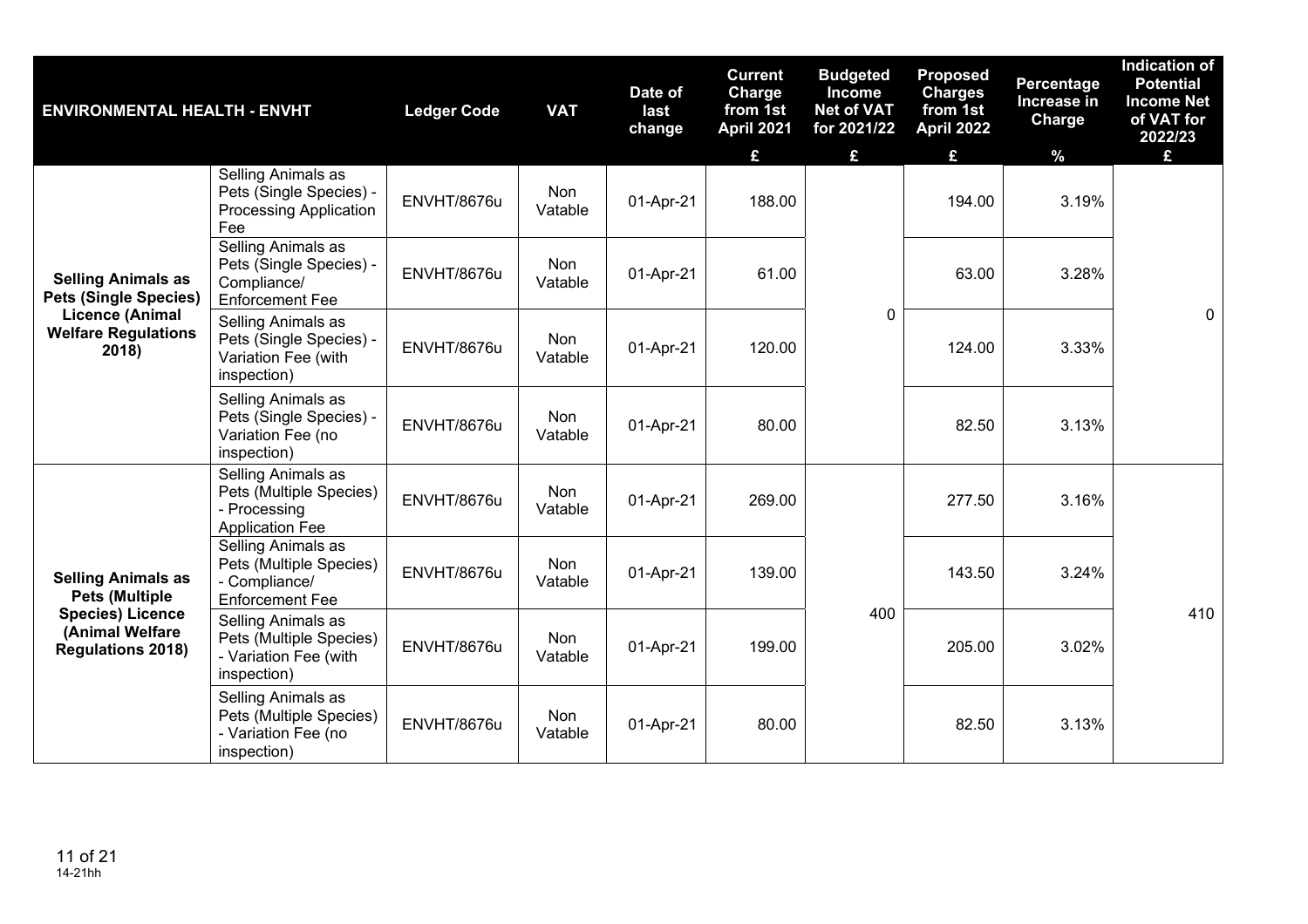| <b>ENVIRONMENTAL HEALTH - ENVHT</b>                                                             |                                                                                                            | <b>Ledger Code</b>                     | <b>VAT</b>            | Date of<br>last<br>change | <b>Current</b><br>Charge<br>from 1st<br><b>April 2021</b><br>£ | <b>Budgeted</b><br><b>Income</b><br><b>Net of VAT</b><br>for 2021/22<br>£ | <b>Proposed</b><br><b>Charges</b><br>from 1st<br><b>April 2022</b><br>£ | Percentage<br>Increase in<br>Charge<br>$\%$ | <b>Indication of</b><br><b>Potential</b><br><b>Income Net</b><br>of VAT for<br>2022/23<br>£. |
|-------------------------------------------------------------------------------------------------|------------------------------------------------------------------------------------------------------------|----------------------------------------|-----------------------|---------------------------|----------------------------------------------------------------|---------------------------------------------------------------------------|-------------------------------------------------------------------------|---------------------------------------------|----------------------------------------------------------------------------------------------|
|                                                                                                 | Hiring out Horses -<br><b>Processing Application</b><br>Fee                                                | ENVHT/8677u                            | Non<br>Vatable        | 01-Apr-21                 | 303.00                                                         |                                                                           | 312.50                                                                  | 3.14%                                       |                                                                                              |
| <b>Hiring out Horses</b><br><b>Licence (Animal</b>                                              | Hiring out Horses -<br>Compliance/<br><b>Enforcement Fee</b>                                               | ENVHT/8677u                            | Non<br>Vatable        | 01-Apr-21                 | 170.00                                                         | 110                                                                       | 175.50                                                                  | 3.24%                                       | 110                                                                                          |
| <b>Welfare Regulations</b><br>2018)                                                             | Hiring out Horses -<br>Variation Fee (with<br>inspection)                                                  | ENVHT/8677u                            | Non<br>Vatable        | 01-Apr-21                 | 235.00                                                         |                                                                           | 242.50                                                                  | 3.19%                                       |                                                                                              |
|                                                                                                 | Hiring out Horses -<br>Variation Fee (no<br>inspection)                                                    | ENVHT/8677u                            | Non<br>Vatable        | 01-Apr-21                 | 80.00                                                          |                                                                           | 82.50                                                                   | 3.13%                                       |                                                                                              |
|                                                                                                 | <b>Exhibition of Animals -</b><br><b>Processing Application</b><br>Fee                                     | <b>ENVHT/8676u</b>                     | Non<br>Vatable        | 01-Apr-21                 | 244.00                                                         |                                                                           | 251.50                                                                  | 3.07%                                       |                                                                                              |
| <b>Exhibition of Animals</b><br><b>Licence (Animal</b>                                          | <b>Exhibition of Animals -</b><br>Compliance/<br><b>Enforcement Fee</b>                                    | ENVHT/8676u                            | Non<br>Vatable        | 01-Apr-21                 | No Charge                                                      |                                                                           | No Charge                                                               | N/A                                         |                                                                                              |
| <b>Welfare Regulations</b><br>2018)                                                             | <b>Exhibition of Animals -</b><br>Variation Fee (with<br>inspection)                                       | ENVHT/8676u                            | Non<br>Vatable        | 01-Apr-21                 | 176.00                                                         | $\Omega$                                                                  | 181.50                                                                  | 3.13%                                       | $\Omega$                                                                                     |
|                                                                                                 | <b>Exhibition of Animals -</b><br>Variation Fee (no<br>inspection)                                         | ENVHT/8676u                            | Non<br>Vatable        | 01-Apr-21                 | 80.00                                                          |                                                                           | 82.50                                                                   | 3.13%                                       |                                                                                              |
| <b>Additional Activity</b><br><b>Licence Fee (Animal</b><br><b>Welfare Regulations</b><br>2018) | Extra fee for each<br>Additional Activity on a<br><b>Multiple Activity</b><br>Licence, where<br>applicable | ENVHT/any of<br>above as<br>applicable | <b>Non</b><br>Vatable | 01-Apr-21                 | 33.00                                                          | $\Omega$                                                                  | 34.00                                                                   | 3.03%                                       | $\mathbf 0$                                                                                  |
| <b>Additional Host</b><br><b>Inspection Fee</b><br>(Animal Welfare<br><b>Regulations 2018)</b>  | Extra fee for each<br><b>Additional Host</b><br>inspected for<br>Franchise Licence<br>applicants/holders   | ENVHT/any of<br>above as<br>applicable | <b>Non</b><br>Vatable | 01-Apr-21                 | 48.00                                                          | $\mathbf 0$                                                               | 49.50                                                                   | 3.13%                                       | $\mathbf 0$                                                                                  |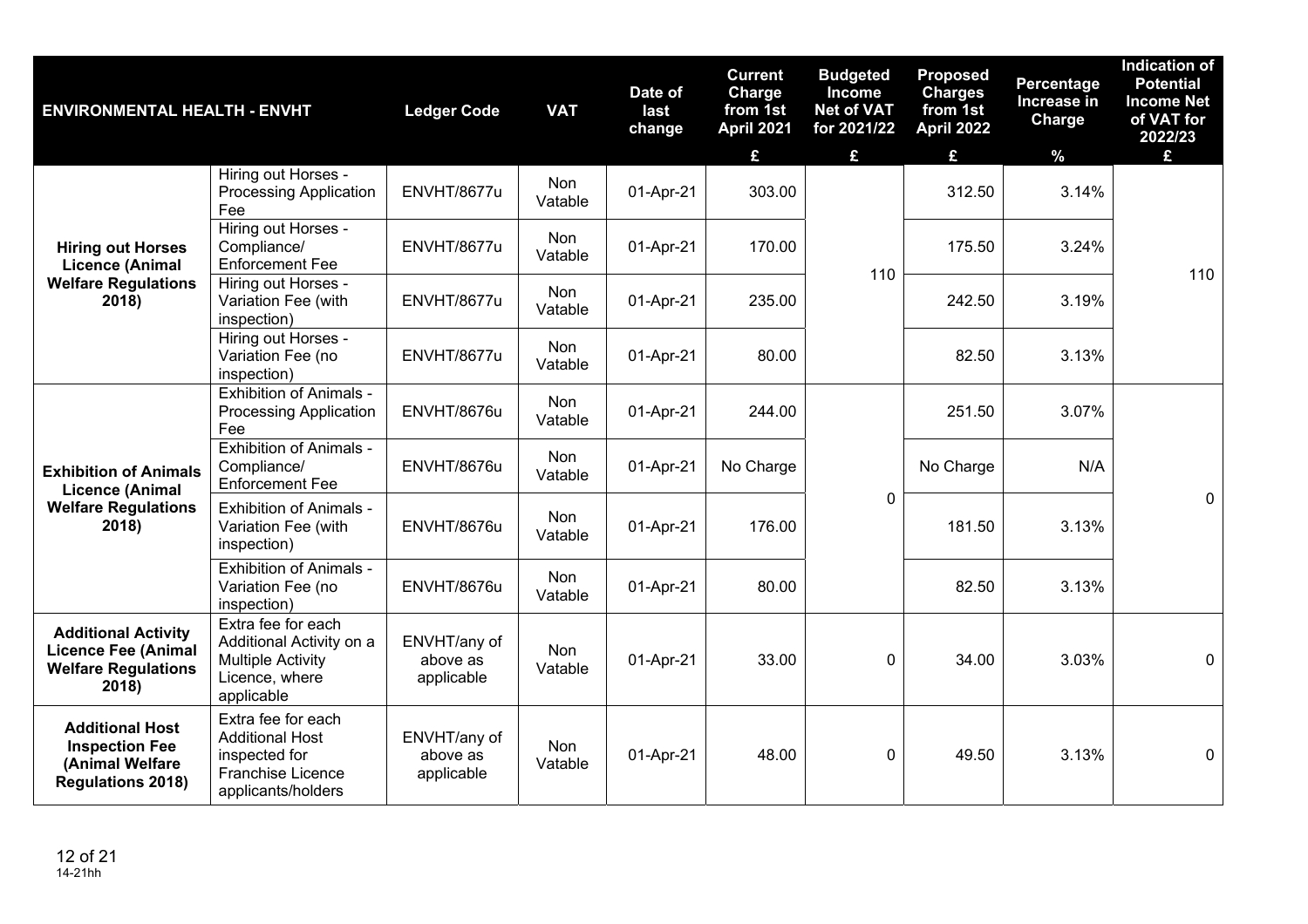| <b>ENVIRONMENTAL HEALTH - ENVHT</b>                                             |                                         | <b>Ledger Code</b>                     | <b>VAT</b>            | Date of<br>last<br>change | <b>Current</b><br><b>Charge</b><br>from 1st<br>April 2021<br>£ | <b>Budgeted</b><br><b>Income</b><br><b>Net of VAT</b><br>for 2021/22<br>£ | <b>Proposed</b><br><b>Charges</b><br>from 1st<br>April 2022<br>£. | Percentage<br>Increase in<br><b>Charge</b><br>$\frac{9}{6}$ | <b>Indication of</b><br><b>Potential</b><br><b>Income Net</b><br>of VAT for<br>2022/23 |
|---------------------------------------------------------------------------------|-----------------------------------------|----------------------------------------|-----------------------|---------------------------|----------------------------------------------------------------|---------------------------------------------------------------------------|-------------------------------------------------------------------|-------------------------------------------------------------|----------------------------------------------------------------------------------------|
| <b>Re-score Inspection</b><br>(Animal Welfare<br><b>Regulations 2018)</b>       | Re-score Inspection,<br>where requested | ENVHT/any of<br>above as<br>applicable | Non<br>Vatable        | 01-Apr-21                 | 133.00                                                         |                                                                           | 137.00                                                            | 3.01%                                                       | $\mathbf 0$                                                                            |
|                                                                                 | Dangerous Wild<br>Animals               | ENVHT/8678u                            | Non<br>Vatable        | 01-Apr-21                 | 157.00                                                         |                                                                           | 162.00                                                            | 3.18%                                                       | $\overline{0}$                                                                         |
| <b>Animal Welfare</b><br><b>Licences - Others</b>                               | Annual Zoo<br>compliance audit          | ENVHT/8679u                            | Non<br>Vatable        | 01-Apr-21                 | 188.00                                                         | 120                                                                       | 194.00                                                            | 3.19%                                                       | 120                                                                                    |
|                                                                                 | Zoo - 4 year renewal                    | ENVHT/8679u                            | <b>Non</b><br>Vatable | 01-Apr-21                 | 376.00                                                         |                                                                           | 387.50                                                            | 3.06%                                                       |                                                                                        |
| Vets fees charged at cost in addition to the fees shown above, where applicable |                                         |                                        |                       |                           |                                                                |                                                                           |                                                                   |                                                             |                                                                                        |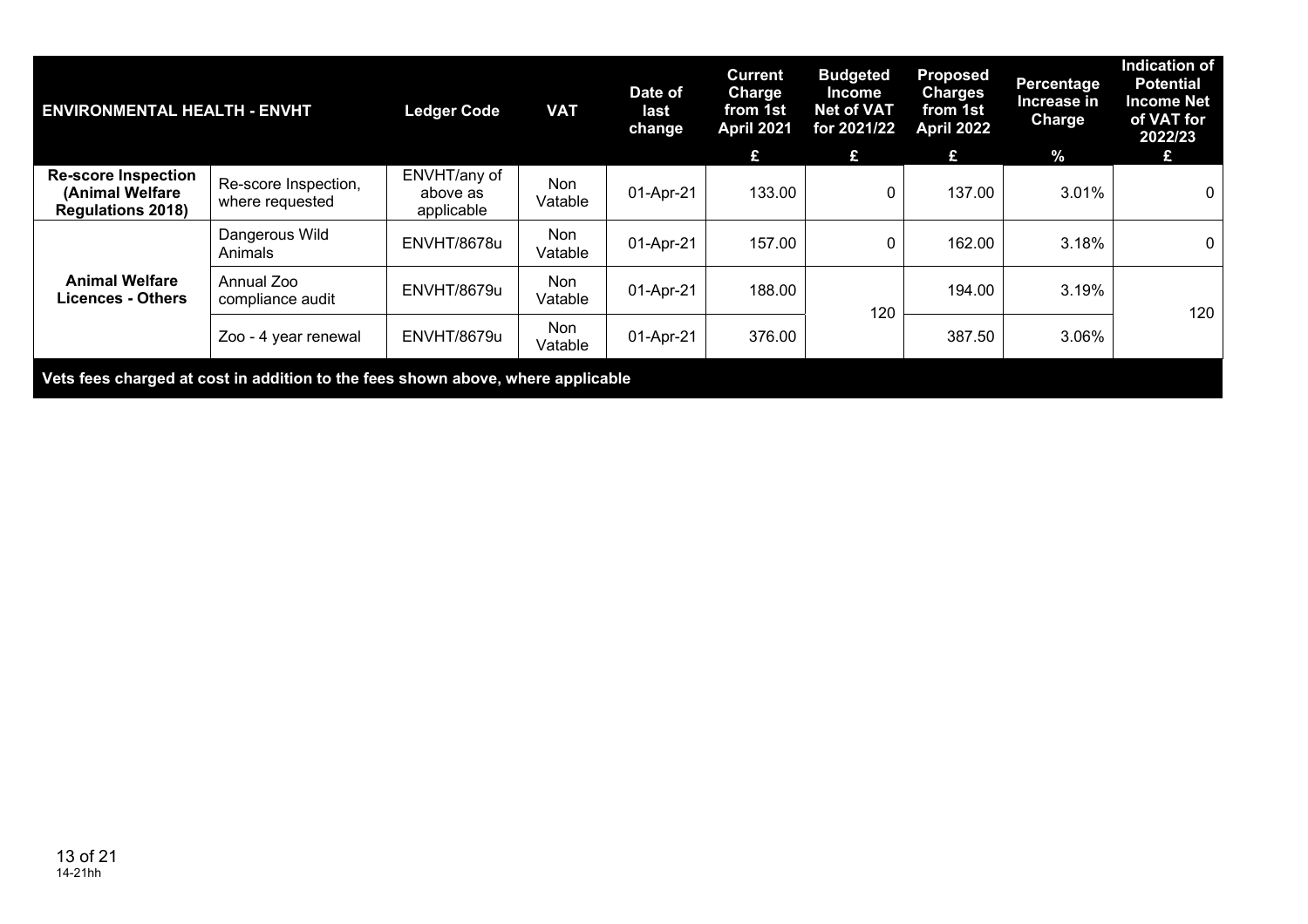| <b>ENVIRONMENTAL HEALTH - ENVHT</b>                                                                                                                                       |                                                                             | <b>Ledger Code</b> | <b>VAT</b>                   | Date of<br>last<br>change | <b>Current</b><br><b>Charge</b><br>from 1st<br><b>April 2021</b><br>£ | <b>Budgeted</b><br><b>Income</b><br><b>Net of VAT</b><br>for 2021/22<br>£ | <b>Proposed</b><br><b>Charges</b><br>from 1st<br><b>April 2022</b><br>£ | <b>Percentage</b><br>Increase in<br>Charge<br>$\%$ | <b>Indication of</b><br><b>Potential</b><br><b>Income Net</b><br>of VAT for<br>2022/23<br>£ |
|---------------------------------------------------------------------------------------------------------------------------------------------------------------------------|-----------------------------------------------------------------------------|--------------------|------------------------------|---------------------------|-----------------------------------------------------------------------|---------------------------------------------------------------------------|-------------------------------------------------------------------------|----------------------------------------------------|---------------------------------------------------------------------------------------------|
|                                                                                                                                                                           | <b>Street Trading</b><br>Consent - Classes I, II<br>& III per annum         | <b>ENVHT/8430u</b> | Non<br>Vatable               | 01-Apr-21                 | 760.00                                                                | 4,560                                                                     | 783.00                                                                  | 3.03%                                              | 4,700                                                                                       |
| <b>Street Trading</b><br><b>Licences</b>                                                                                                                                  | <b>Street Trading</b><br>Consent Class V per<br>Event                       | <b>ENVHT/8430u</b> | Non<br>Vatable               | 01-Apr-21                 | 131.00                                                                | $\mathbf{0}$                                                              | 135.00                                                                  | 3.05%                                              | $\mathbf 0$                                                                                 |
|                                                                                                                                                                           | <b>Street Trading</b><br><b>Consent Class IV</b>                            |                    | $\overline{a}$               | No Charge                 | No Charge                                                             | 0                                                                         | No Charge                                                               | N/A                                                | $\mathbf 0$                                                                                 |
|                                                                                                                                                                           | First time - new (based<br>on 12 hours)                                     | ENVHT/8684u        | Non<br>Vatable               | 01-Apr-21                 | 495.00                                                                | $\mathbf{0}$                                                              | 510.00                                                                  | 3.03%                                              | $\mathbf 0$                                                                                 |
| <b>Caravan Sites</b>                                                                                                                                                      | Annual (based on 6<br>hours)                                                | <b>ENVHT/8684u</b> | Non<br>Vatable               | 01-Apr-21                 | 250.00                                                                | 500                                                                       | 257.50                                                                  | 3.00%                                              | 520                                                                                         |
| <b>Licences</b>                                                                                                                                                           | Amendment of site<br>(based on 6 hours)                                     | <b>ENVHT/8684u</b> | <b>Non</b><br>Vatable        | 01-Apr-21                 | 250.00                                                                | $\mathbf{0}$                                                              | 257.50                                                                  | 3.00%                                              | $\mathbf 0$                                                                                 |
|                                                                                                                                                                           | Transfer (based on 4<br>hours)                                              | <b>ENVHT/8684u</b> | Non<br>Vatable               | 01-Apr-21                 | 168.00                                                                | $\mathbf 0$                                                               | 173.50                                                                  | 3.27%                                              | $\mathbf 0$                                                                                 |
| <b>Mobile Homes</b><br>Regulations 2020 -<br><b>Fit and Proper</b><br><b>Person Test</b>                                                                                  | <b>Mobile Homes Fit</b><br>and Proper Person<br><b>Test Application Fee</b> | <b>TBC</b>         | <b>Non</b><br><b>Vatable</b> | <b>TBC</b>                | 261.00                                                                | $\mathbf{0}$                                                              | 269.00                                                                  | 3.07%                                              | $\mathbf{0}$                                                                                |
| <b>(NOTE - THESE ARE</b><br><b>NEW FEES THAT</b><br><b>HEALTH &amp; HOUSING</b><br><b>COMMITTEE ARE</b><br><b>BEING ASKED TO</b><br><b>APPROVE ON 28</b><br>OCTOBER 2021) | <b>Mobile Homes Site</b><br><b>Manager</b><br><b>Appointment Costs</b>      | <b>TBC</b>         | <b>Non</b><br>Vatable        | <b>TBC</b>                | At Cost,<br><b>Recovered</b><br>in full from<br>site owner            |                                                                           | At Cost,<br><b>Recovered</b><br>in full from<br>site owner              | N/A                                                | $\mathbf{0}$                                                                                |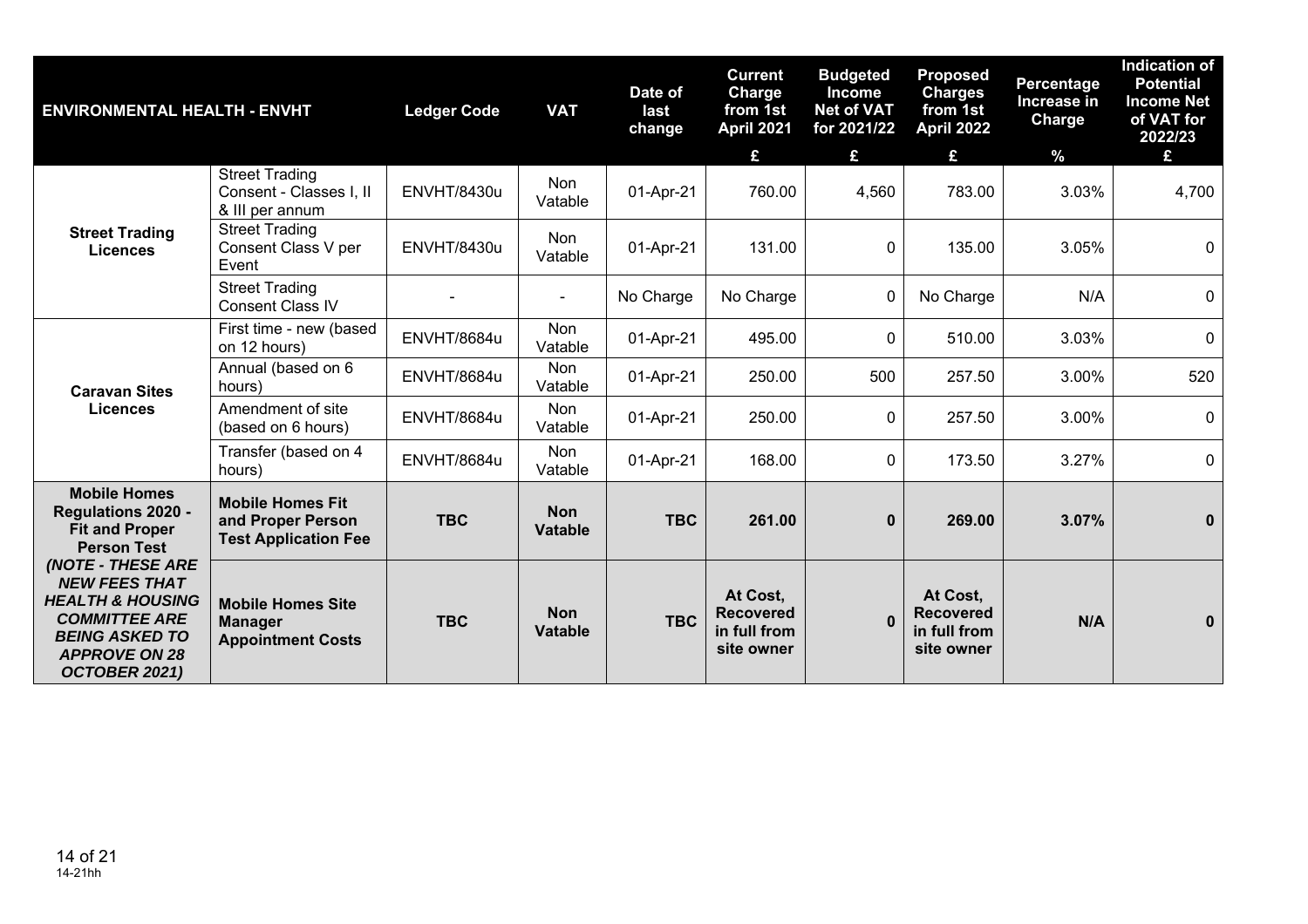| <b>ENVIRONMENTAL HEALTH - ENVHT</b> |                                                                                                                     | <b>Ledger Code</b> | <b>VAT</b>     | Date of<br>last<br>change | <b>Current</b><br><b>Charge</b><br>from 1st<br><b>April 2021</b><br>£ | <b>Budgeted</b><br><b>Income</b><br><b>Net of VAT</b><br>for 2021/22<br>£ | <b>Proposed</b><br><b>Charges</b><br>from 1st<br>April 2022<br>£ | <b>Percentage</b><br>Increase in<br>Charge<br>$\frac{9}{6}$ | <b>Indication of</b><br><b>Potential</b><br><b>Income Net</b><br>of VAT for<br>2022/23<br>£ |
|-------------------------------------|---------------------------------------------------------------------------------------------------------------------|--------------------|----------------|---------------------------|-----------------------------------------------------------------------|---------------------------------------------------------------------------|------------------------------------------------------------------|-------------------------------------------------------------|---------------------------------------------------------------------------------------------|
| years<br><b>Houses of Multiple</b>  | <b>HMO Licence Part 1</b><br>fee - Processing a<br>licence application for<br>either 2 years or 5                   | <b>ENVHT/8685u</b> | Non<br>Vatable | 01-Apr-21                 | 823.00                                                                | 0                                                                         | 848.00                                                           | 3.04%                                                       | $\mathbf 0$                                                                                 |
| <b>Occupation Licences</b><br>$***$ | HMO Licence Part 2<br>fee - Licence scheme<br>running costs,<br>including compliance<br>monitoring                  | <b>ENVHT/8685u</b> | Non<br>Vatable | 01-Apr-21                 | 458.00                                                                | 0                                                                         | 472.00                                                           | 3.06%                                                       | 0                                                                                           |
|                                     | Variation of an HMO<br>Licence                                                                                      | <b>ENVHT/8685u</b> | Non<br>Vatable | 01-Apr-21                 | 141.00                                                                | 0                                                                         | 145.50                                                           | 3.19%                                                       | $\Omega$                                                                                    |
|                                     | ** If licence applicant is a member of a recognised landlord scheme, there is a 20% reduction in these licence fees |                    |                |                           |                                                                       |                                                                           |                                                                  |                                                             |                                                                                             |
|                                     | Acupuncture                                                                                                         | <b>ENVHT/8680u</b> | Non<br>Vatable | 01-Apr-21                 | 178.00                                                                | 0                                                                         | 183.50                                                           | 3.09%                                                       | $\Omega$                                                                                    |
| <b>Registrations</b>                | Ear Piercing                                                                                                        | <b>ENVHT/8681u</b> | Non<br>Vatable | 01-Apr-21                 | 178.00                                                                | 0                                                                         | 183.50                                                           | 3.09%                                                       | 0                                                                                           |
|                                     | Tattooing                                                                                                           | <b>ENVHT/8682u</b> | Non<br>Vatable | 01-Apr-21                 | 178.00                                                                | 0                                                                         | 183.50                                                           | 3.09%                                                       | $\mathbf{0}$                                                                                |
|                                     | Electrolysis                                                                                                        | <b>ENVHT/8683u</b> | Non<br>Vatable | 01-Apr-21                 | 178.00                                                                | 0                                                                         | 183.50                                                           | 3.09%                                                       | $\mathbf 0$                                                                                 |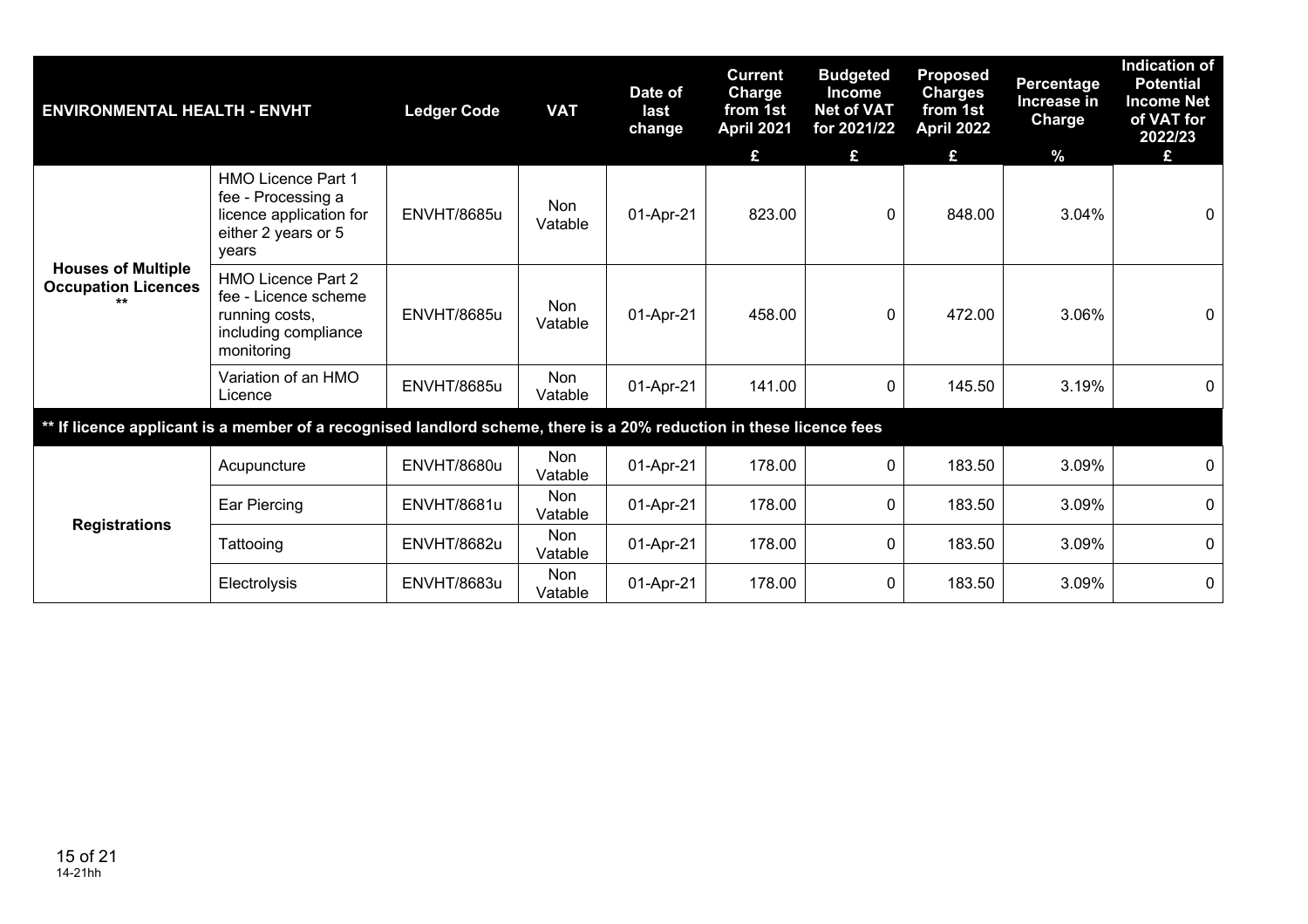| Cost of<br>Cost of<br>Non<br>Officer time<br>Officer time<br>01-Apr-21<br>ENVHT/8417u<br>3.22%<br><b>Risk Assessment</b><br>Vatable<br>at £40.40<br>at £41.70<br>per hour<br>per hour<br>Cost of<br>Cost of<br>Officer time<br>Officer time<br>Non<br>at £40.40<br>at £41.70<br>01-Apr-21<br>3.22%<br>ENVHT/8417u<br>Other Investigations<br>Vatable<br>per hour<br>per hour<br>plus lab<br>plus lab<br>test fees<br>test fees<br><b>Small Supplies</b><br>£80.80 plus<br>£83.40 plus<br>Non<br>(Regulation 10)<br>ENVHT/8417u<br>01-Apr-21<br>3.22%<br>lab test<br>lab test<br>Vatable<br><b>Private Water</b><br>fees<br>Sample Analysis<br>fees | <b>ENVIRONMENTAL HEALTH - ENVHT</b> |                | <b>Ledger Code</b> | <b>VAT</b> | Date of<br>last<br>change | <b>Current</b><br>Charge<br>from 1st<br><b>April 2021</b> | <b>Budgeted</b><br><b>Income</b><br><b>Net of VAT</b><br>for 2021/22 | <b>Proposed</b><br><b>Charges</b><br>from 1st<br><b>April 2022</b> | <b>Percentage</b><br>Increase in<br>Charge | <b>Indication of</b><br><b>Potential</b><br><b>Income Net</b><br>of VAT for<br>2022/23 |
|----------------------------------------------------------------------------------------------------------------------------------------------------------------------------------------------------------------------------------------------------------------------------------------------------------------------------------------------------------------------------------------------------------------------------------------------------------------------------------------------------------------------------------------------------------------------------------------------------------------------------------------------------|-------------------------------------|----------------|--------------------|------------|---------------------------|-----------------------------------------------------------|----------------------------------------------------------------------|--------------------------------------------------------------------|--------------------------------------------|----------------------------------------------------------------------------------------|
|                                                                                                                                                                                                                                                                                                                                                                                                                                                                                                                                                                                                                                                    |                                     |                |                    |            |                           | £                                                         | £                                                                    | £                                                                  | $\frac{9}{6}$                              | £                                                                                      |
|                                                                                                                                                                                                                                                                                                                                                                                                                                                                                                                                                                                                                                                    |                                     |                |                    |            |                           |                                                           |                                                                      |                                                                    |                                            |                                                                                        |
|                                                                                                                                                                                                                                                                                                                                                                                                                                                                                                                                                                                                                                                    |                                     |                |                    |            |                           |                                                           |                                                                      |                                                                    |                                            |                                                                                        |
| Non<br><b>Assessment and</b><br>ENVHT/8417u<br>01-Apr-21<br>3.22%<br>(Regulation 9, Group A<br>lab test<br>lab test<br>Vatable<br><b>Sample Analysis</b><br>+ B) Sample Analysis<br>fees<br>fees                                                                                                                                                                                                                                                                                                                                                                                                                                                   | <b>Supplies Risk</b>                | Large Supplies |                    |            |                           | £80.80 plus                                               | 24,710                                                               | £83.40 plus                                                        |                                            | 25,510                                                                                 |
| $E41.70$ plus<br>£40.40 plus<br><b>Bacteriological Sample</b><br>Non<br>ENVHT/8417u<br>lab test<br>3.22%<br>01-Apr-21<br>lab test<br>Analysis<br>Vatable<br>fees<br>fees                                                                                                                                                                                                                                                                                                                                                                                                                                                                           |                                     |                |                    |            |                           |                                                           |                                                                      |                                                                    |                                            |                                                                                        |
| £80.80 plus<br>£83.40 plus<br>Non<br>Private Water Sample<br>ENVHT/8417u<br>lab test<br>01-Apr-21<br>lab test<br>3.22%<br>Vatable<br>Re-test<br>fees<br>fees                                                                                                                                                                                                                                                                                                                                                                                                                                                                                       |                                     |                |                    |            |                           |                                                           |                                                                      |                                                                    |                                            |                                                                                        |
| Carrying out works or<br>measures that an<br>At Cost -<br>At Cost -<br>Recovered<br>Non<br>Recovered<br>owner has failed to<br>ENVHT/8417u<br>N/A<br>N/A<br>in full from<br>in full from<br>carry out in<br>Vatable<br>accordance with an<br>the Owner<br>the Owner<br>improvement notice                                                                                                                                                                                                                                                                                                                                                          |                                     |                |                    |            |                           |                                                           |                                                                      |                                                                    |                                            |                                                                                        |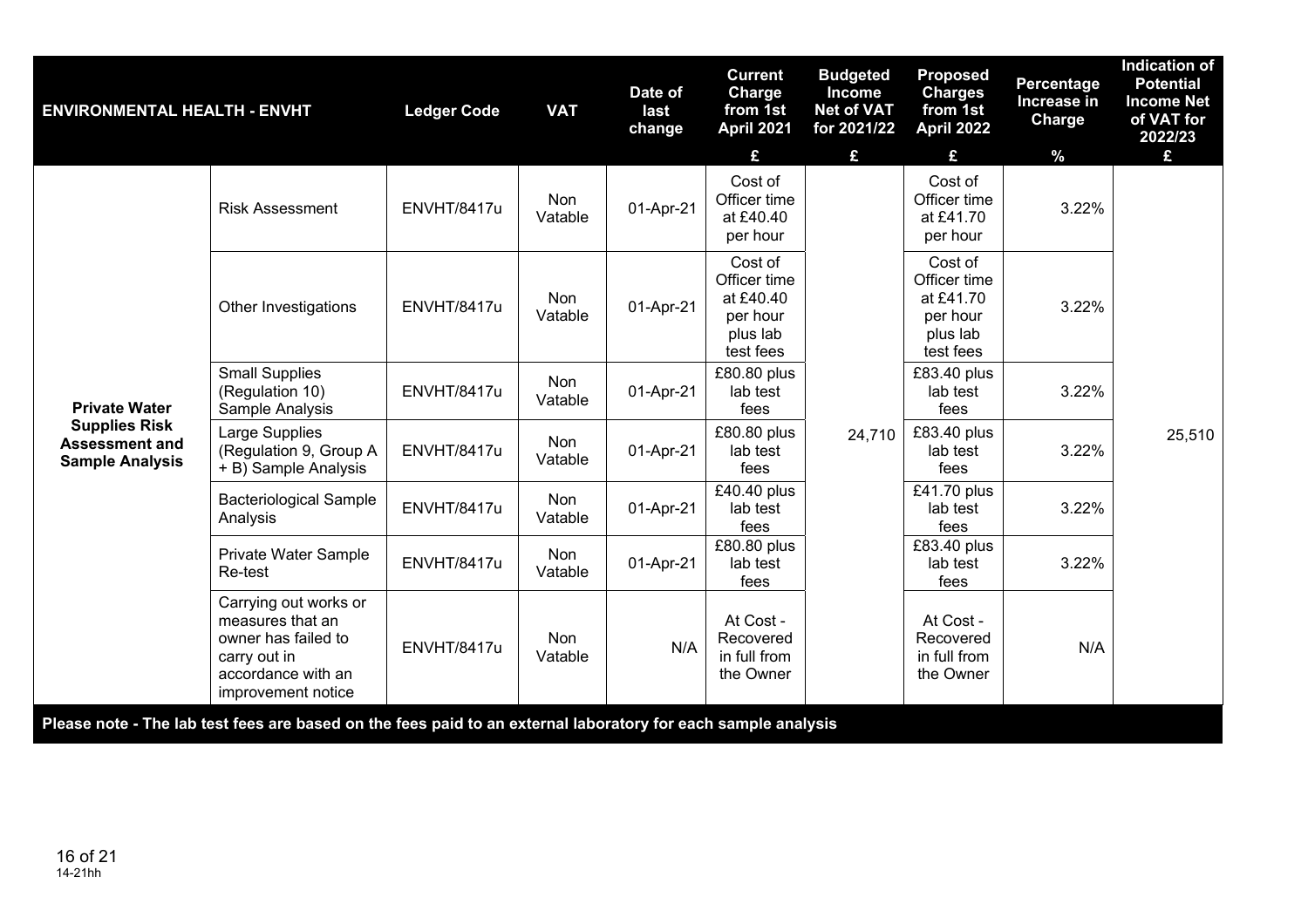| <b>ENVIRONMENTAL HEALTH - ENVHT</b>                               |                                                                            | <b>Ledger Code</b> | <b>VAT</b>              | Date of<br>last<br>change | <b>Current</b><br><b>Charge</b><br>from 1st<br>April 2021<br>£                    | <b>Budgeted</b><br><b>Income</b><br><b>Net of VAT</b><br>for 2021/22<br>£ | <b>Proposed</b><br><b>Charges</b><br>from 1st<br>April 2022<br>£                  | <b>Percentage</b><br>Increase in<br>Charge<br>$\frac{9}{6}$ | <b>Indication of</b><br><b>Potential</b><br><b>Income Net</b><br>of VAT for<br>2022/23<br>£ |
|-------------------------------------------------------------------|----------------------------------------------------------------------------|--------------------|-------------------------|---------------------------|-----------------------------------------------------------------------------------|---------------------------------------------------------------------------|-----------------------------------------------------------------------------------|-------------------------------------------------------------|---------------------------------------------------------------------------------------------|
| <b>Housing</b><br><b>Enforcement Notice</b>                       | Per notice                                                                 | ENVHT/8689u        | Non<br>Vatable          | 01-Apr-21                 | 599.00                                                                            | $\Omega$                                                                  | 617.00                                                                            | 3.01%                                                       | $\mathbf{0}$                                                                                |
| Immigration<br>Inspection                                         | Per inspection (3)<br>hours minimum with<br>hourly charge<br>thereafter)   | <b>ENVHT/8687n</b> | <b>VAT</b><br>Inclusive | 01-Apr-21                 | 148.80 plus<br>49.60 per<br>hour after 3<br>hours                                 | $\Omega$                                                                  | 153.30 plus<br>51.10 per<br>hour after 3<br>hours                                 | 3.02%                                                       | $\mathbf 0$                                                                                 |
| <b>Removal of Unfit</b><br>Food                                   | Per removal                                                                | <b>ENVHT/8519z</b> | <b>Non</b><br>Vatable   | 01-Apr-21                 | At Cost.<br>Recovered<br>in full from<br>food<br>business                         | $\Omega$                                                                  | At Cost.<br>Recovered<br>in full from<br>food<br>business                         | N/A                                                         | $\mathbf{0}$                                                                                |
| <b>Food Hygiene Rating</b><br><b>Scheme Rescore</b><br>Inspection | Per Inspection                                                             | ENVHT/8763z        | Non<br>Vatable          | 01-Apr-21                 | 164.00                                                                            | $\mathbf 0$                                                               | 169.00                                                                            | 3.05%                                                       | 0                                                                                           |
|                                                                   | <b>Environmental Health</b><br><b>Officer Attendance</b><br>Fee (per hour) | <b>ENVHT/8583z</b> | Non<br>Vatable          | 01-Apr-21                 | 40.40                                                                             | 0                                                                         | 41.70                                                                             | 3.22%                                                       | $\mathbf 0$                                                                                 |
| <b>Exhumations</b><br><b>Charges</b>                              | <b>Exhumation costs</b><br>incurred by the Council                         | <b>ENVHT/8583z</b> | Non<br>Vatable          | 01-Apr-21                 | At Cost,<br>Recovered<br>in full from<br>those<br>requesting<br>the<br>exhumation | $\Omega$                                                                  | At Cost.<br>Recovered<br>in full from<br>those<br>requesting<br>the<br>exhumation | N/A                                                         | $\mathbf 0$                                                                                 |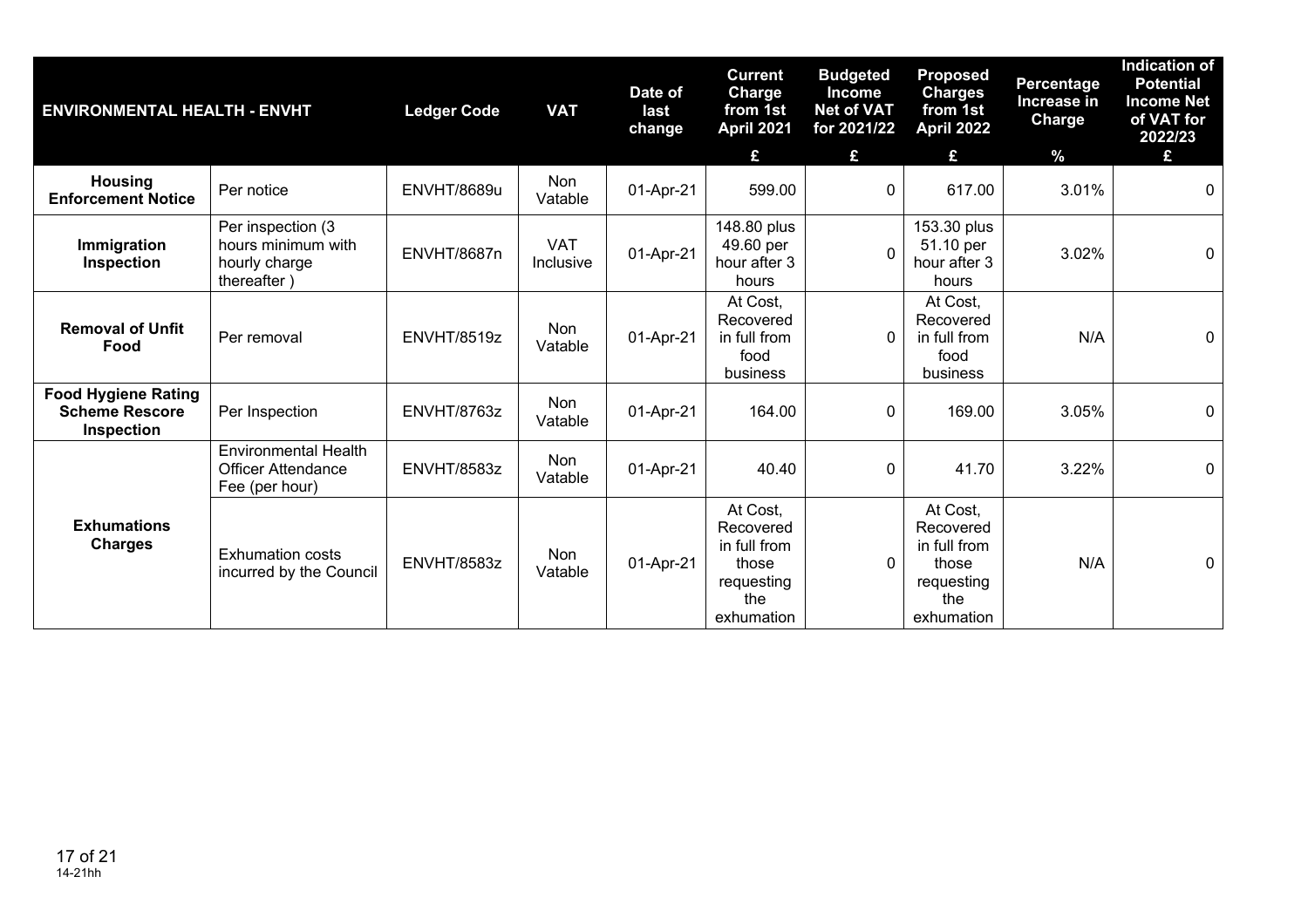| <b>PENALTY NOTICES</b>                                                                                        | <b>ENVIRONMENTAL HEALTH - ENVHT - FIXED</b>   | <b>Ledger Code</b> | <b>VAT</b>            | Date of<br>last<br>change | <b>Current</b><br>Charge<br>from 1st<br><b>April 2021</b><br>£ | <b>Budgeted</b><br><b>Income</b><br><b>Net of VAT</b><br>for 2021/22<br>£ | <b>Proposed</b><br><b>Charges</b><br>from 1st<br><b>April 2022</b><br>£ | Percentage<br>Increase in<br><b>Charge</b><br>$\%$ | <b>Indication of</b><br><b>Potential</b><br><b>Income Net</b><br>of VAT for<br>2022/23<br>£ |
|---------------------------------------------------------------------------------------------------------------|-----------------------------------------------|--------------------|-----------------------|---------------------------|----------------------------------------------------------------|---------------------------------------------------------------------------|-------------------------------------------------------------------------|----------------------------------------------------|---------------------------------------------------------------------------------------------|
| Littering                                                                                                     | Maximum full penalty -<br>no discount allowed | <b>ENVHT/8629z</b> | <b>Non</b><br>Vatable | 08-Jun-18                 | 150.00                                                         | $\overline{0}$                                                            | 150.00                                                                  | $0.00\%$                                           | $\overline{0}$                                                                              |
| Graffiti                                                                                                      | Maximum full penalty                          | ENVHT/8638z        | Non<br>Vatable        | 25-May-17                 | 80.00                                                          |                                                                           | 80.00                                                                   | 0.00%                                              |                                                                                             |
| Graffiti                                                                                                      | Minimum discounted<br>penalty                 | ENVHT/8638z        | <b>Non</b><br>Vatable | 25-May-17                 | 50.00                                                          |                                                                           | 50.00                                                                   | 0.00%                                              |                                                                                             |
| <b>Fly-posting</b>                                                                                            | Maximum full penalty                          | ENVHT/8638z        | Non<br>Vatable        | 25-May-17                 | 80.00                                                          |                                                                           | 80.00                                                                   | 0.00%                                              |                                                                                             |
| <b>Fly-posting</b>                                                                                            | Minimum discounted<br>penalty                 | ENVHT/8638z        | Non<br>Vatable        | 25-May-17                 | 50.00                                                          | $\overline{0}$                                                            | 50.00                                                                   | 0.00%                                              | $\mathbf{0}$                                                                                |
| <b>Unauthorised</b><br>distribution of free<br>literature on<br>designated land                               | Maximum full penalty                          | ENVHT/8638z        | <b>Non</b><br>Vatable | 25-May-17                 | 80.00                                                          |                                                                           | 80.00                                                                   | 0.00%                                              |                                                                                             |
| <b>Unauthorised</b><br>distribution of free<br>literature on<br>designated land                               | Minimum discounted<br>penalty                 | ENVHT/8638z        | <b>Non</b><br>Vatable | 25-May-17                 | 50.00                                                          |                                                                           | 50.00                                                                   | 0.00%                                              |                                                                                             |
| Alarm noise: failure<br>to nominate key-<br>holder or to notify<br>local authority of<br>key-holder's details | Maximum full penalty                          | ENVHT/8634z        | Non<br>Vatable        | 25-May-17                 | 80.00                                                          |                                                                           | 80.00                                                                   | 0.00%                                              |                                                                                             |
| Alarm noise: failure<br>to nominate key-<br>holder or to notify<br>local authority of<br>key-holder's details | Minimum discounted<br>penalty                 | ENVHT/8634z        | Non<br>Vatable        | 25-May-17                 | 50.00                                                          | $\mathbf 0$                                                               | 50.00                                                                   | 0.00%                                              | $\mathbf 0$                                                                                 |
| <b>Nuisance parking</b>                                                                                       | Maximum full penalty                          | ENVHT/8635z        | <b>Non</b><br>Vatable |                           | 100.00                                                         | $\mathbf 0$                                                               | 100.00                                                                  | 0.00%                                              | $\mathbf 0$                                                                                 |
| <b>Nuisance parking</b>                                                                                       | Minimum discounted<br>penalty                 | ENVHT/8635z        | Non<br>Vatable        | 25-May-17                 | 60.00                                                          |                                                                           | 60.00                                                                   | 0.00%                                              |                                                                                             |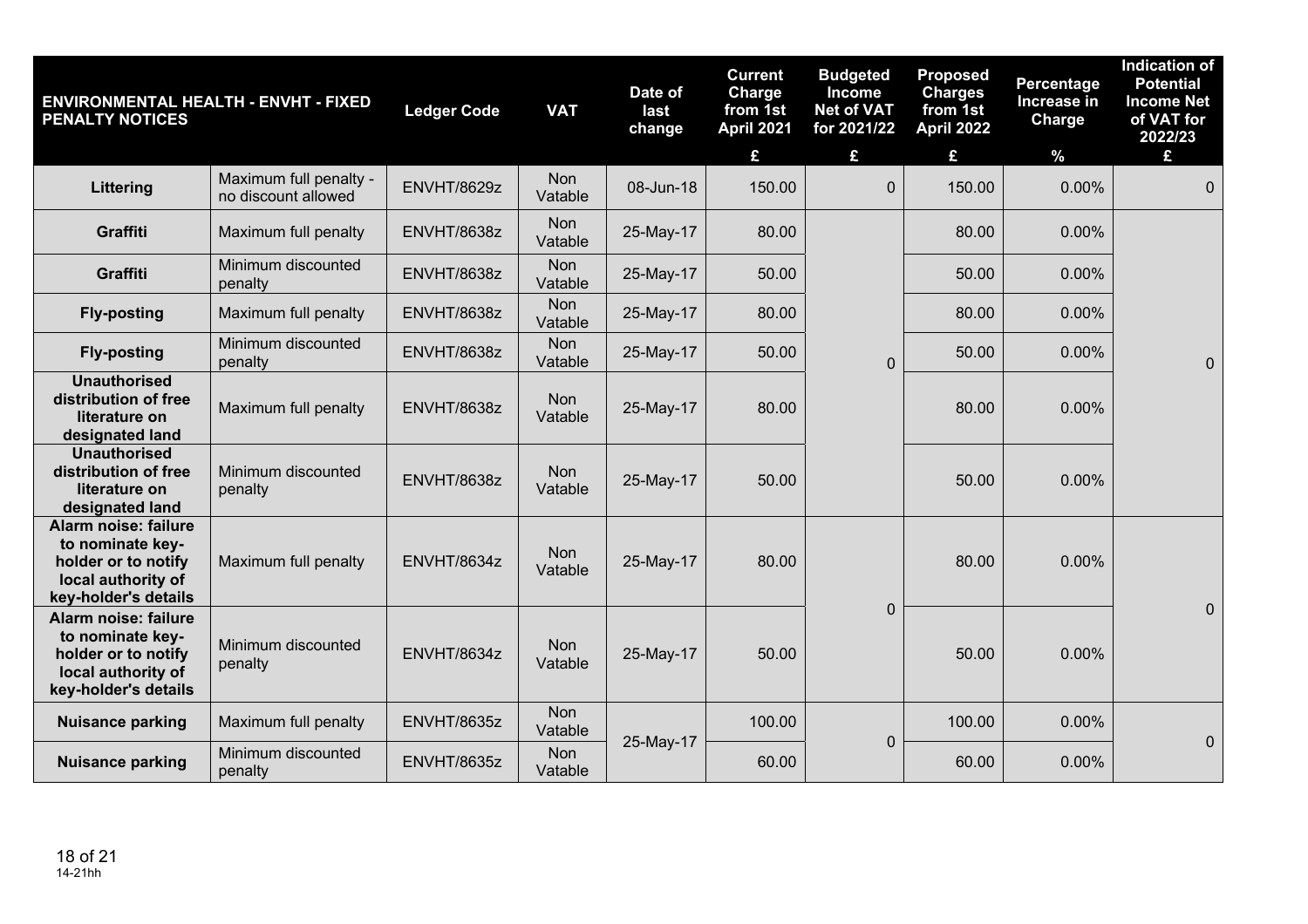| <b>ENVIRONMENTAL HEALTH - ENVHT - FIXED</b><br><b>PENALTY NOTICES</b> |                                               | <b>Ledger Code</b> | <b>VAT</b>            | Date of<br>last<br>change | <b>Current</b><br>Charge<br>from 1st<br>April 2021<br>£ | <b>Budgeted</b><br><b>Income</b><br><b>Net of VAT</b><br>for 2021/22<br>£ | <b>Proposed</b><br><b>Charges</b><br>from 1st<br><b>April 2022</b><br>£ | Percentage<br>Increase in<br>Charge<br>$\%$ | <b>Indication of</b><br><b>Potential</b><br><b>Income Net</b><br>of VAT for<br>2022/23<br>£ |
|-----------------------------------------------------------------------|-----------------------------------------------|--------------------|-----------------------|---------------------------|---------------------------------------------------------|---------------------------------------------------------------------------|-------------------------------------------------------------------------|---------------------------------------------|---------------------------------------------------------------------------------------------|
| Abandoning a<br>vehicle                                               | Maximum full penalty                          | ENVHT/8636z        | <b>Non</b><br>Vatable | 25-May-17                 | 200.00                                                  | $\mathbf 0$                                                               | 200.00                                                                  | 0.00%                                       | $\mathbf 0$                                                                                 |
| Abandoning a<br>vehicle                                               | Minimum discounted<br>penalty                 | ENVHT/8636z        | Non<br>Vatable        | 25-May-17                 | 120.00                                                  |                                                                           | 120.00                                                                  | 0.00%                                       |                                                                                             |
| <b>Fly-tipping</b>                                                    | Maximum full penalty                          | ENVHT/8637z        | <b>Non</b><br>Vatable | 25-May-17                 | 400.00                                                  |                                                                           | 400.00                                                                  | 0.00%                                       |                                                                                             |
| <b>Fly-tipping</b>                                                    | Minimum discounted<br>penalty                 | ENVHT/8637z        | Non<br>Vatable        | 25-May-17                 | 120.00                                                  |                                                                           | 120.00                                                                  | 0.00%                                       |                                                                                             |
| Failure to produce a<br>waste transfer note                           | Maximum full penalty                          | ENVHT/8637z        | <b>Non</b><br>Vatable | 25-May-17                 | 300.00                                                  |                                                                           | 300.00                                                                  | 0.00%                                       |                                                                                             |
| Failure to produce a<br>waste transfer note                           | Minimum discounted<br>penalty                 | ENVHT/8637z        | <b>Non</b><br>Vatable | 25-May-17                 | 180.00                                                  |                                                                           | 180.00                                                                  | 0.00%                                       |                                                                                             |
| <b>Domestic waste</b><br>receptacle offences                          | Maximum full penalty                          | ENVHT/8637z        | Non<br>Vatable        | 25-May-17                 | 80.00                                                   | 120                                                                       | 80.00                                                                   | 0.00%                                       | 120                                                                                         |
| <b>Domestic waste</b><br>receptacle offences                          | Minimum discounted<br>penalty                 | ENVHT/8637z        | Non<br>Vatable        | 25-May-17                 | 40.00                                                   |                                                                           | 40.00                                                                   | 0.00%                                       |                                                                                             |
| <b>Industrial and</b><br>commercial waste<br>receptacle offences      | Maximum full penalty                          | ENVHT/8637z        | <b>Non</b><br>Vatable | 25-May-17                 | 110.00                                                  |                                                                           | 110.00                                                                  | 0.00%                                       |                                                                                             |
| <b>Industrial and</b><br>commercial waste<br>receptacle offences      | Minimum discounted<br>penalty                 | ENVHT/8637z        | Non<br>Vatable        | 25-May-17                 | 60.00                                                   |                                                                           | 60.00                                                                   | 0.00%                                       |                                                                                             |
| <b>Noise exceeding</b><br>permitted level -<br>domestic premises      | Maximum full penalty                          | ENVHT/8634z        | Non<br>Vatable        | 25-May-17                 | 110.00                                                  |                                                                           | 110.00                                                                  | 0.00%                                       |                                                                                             |
| <b>Noise exceeding</b><br>permitted level -<br>domestic premises      | Minimum discounted<br>penalty                 | ENVHT/8634z        | <b>Non</b><br>Vatable | 25-May-17                 | 60.00                                                   | $\boldsymbol{0}$                                                          | 60.00                                                                   | 0.00%                                       | $\pmb{0}$                                                                                   |
| Noise exceeding<br>permitted level -<br>licensed premises             | Maximum full penalty -<br>no discount allowed | ENVHT/8634z        | Non<br>Vatable        | 25-May-17                 | 500.00                                                  |                                                                           | 500.00                                                                  | 0.00%                                       |                                                                                             |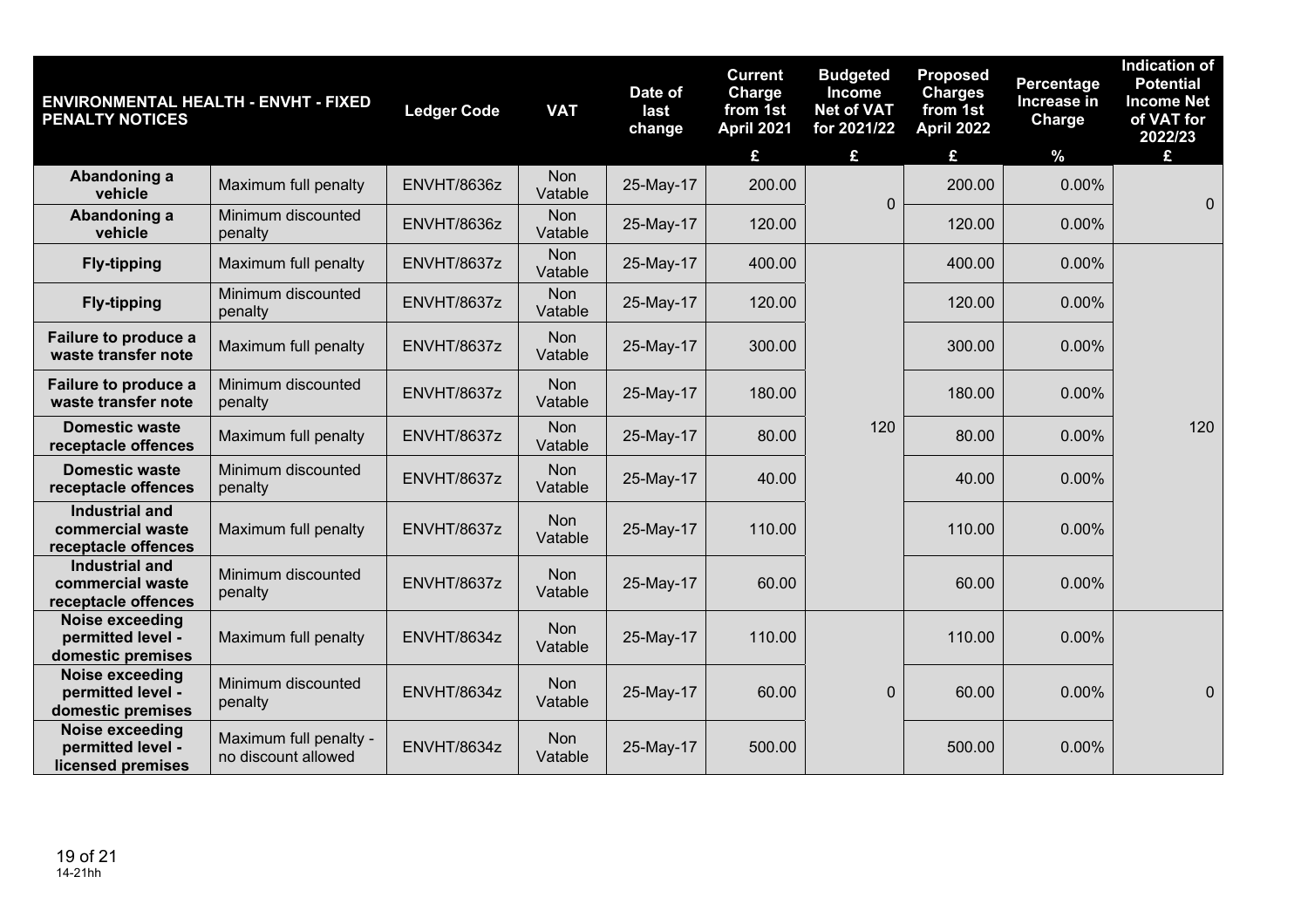| <b>ENVIRONMENTAL HEALTH - ENVHT - FIXED</b><br><b>PENALTY NOTICES</b> |                                              | <b>Ledger Code</b> | <b>VAT</b>            | Date of<br>last<br>change | <b>Current</b><br><b>Charge</b><br>from 1st<br>April 2021<br>£ | <b>Budgeted</b><br><b>Income</b><br>Net of VAT<br>for 2021/22<br>£ | <b>Proposed</b><br><b>Charges</b><br>from 1st<br>April 2022<br>£ | Percentage<br>Increase in<br>Charge<br>$\frac{1}{2}$ | <b>Indication of</b><br><b>Potential</b><br><b>Income Net</b><br>of VAT for<br>2022/23<br>12 |
|-----------------------------------------------------------------------|----------------------------------------------|--------------------|-----------------------|---------------------------|----------------------------------------------------------------|--------------------------------------------------------------------|------------------------------------------------------------------|------------------------------------------------------|----------------------------------------------------------------------------------------------|
| Community<br><b>Protection Notice</b><br>breach                       | Maximum penalty -<br>paid within 14 days     | ENVHT/8789z        | Non<br>Vatable        | 25-May-17                 | 100.00                                                         | 0                                                                  | 100.00                                                           | $0.00\%$                                             | $\overline{0}$                                                                               |
| Community<br><b>Protection Notice</b><br><b>breach</b>                | Minimum penalty -<br>paid within 7 days      | ENVHT/8789z        | <b>Non</b><br>Vatable | 25-May-17                 | 75.00                                                          |                                                                    | 75.00                                                            | $0.00\%$                                             |                                                                                              |
| <b>Operating a vehicle</b><br>engine when parked                      | Maximum penalty - not<br>paid within 28 days | ENVHT/8635z        | Non<br>Vatable        | 25-May-17                 | 40.00                                                          | 0                                                                  | 40.00                                                            | $0.00\%$                                             | $\mathbf{0}$                                                                                 |
| <b>Operating a vehicle</b><br>engine when parked                      | Minimum penalty -<br>paid within 28 days     | ENVHT/8635z        | <b>Non</b><br>Vatable | 25-May-17                 | 20.00                                                          |                                                                    | 20.00                                                            | $0.00\%$                                             |                                                                                              |

## **ENVIRONMENTAL HEALTH - ENVHT - LOCAL AIR POLLUTION PREVENTION AND CONTROL FEES (LAPPC)**

 $\sim$ 

 $\sim$ 

The Council is responsible for issuing permits and charging fees for certain industrial activities under the Pollution Prevention Control element of the Environmental Permitting Regulations (EPR) 2010. Further information on current fees charged is available from the Environmental Health department.

i.